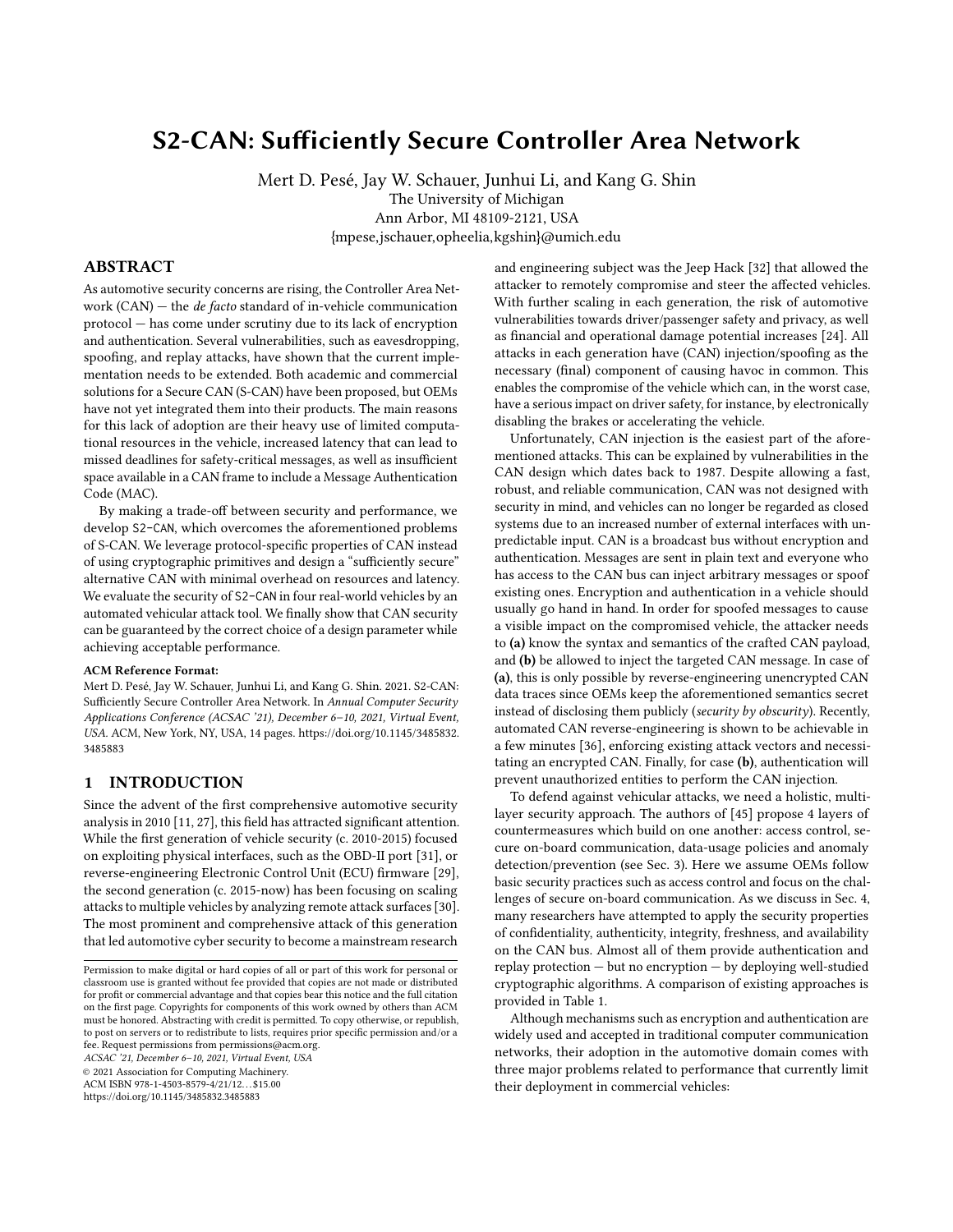<span id="page-1-0"></span>

|                   | Protection                                       | Algorithm                             | <b>HW/SW</b> | <b>Bus Load</b> | Latency                              | <b>MAC</b> Length | <b>Security Level</b> |
|-------------------|--------------------------------------------------|---------------------------------------|--------------|-----------------|--------------------------------------|-------------------|-----------------------|
| CaCAN [28]        | Authenticity +<br>Freshness                      | SHA256-HMAC                           | $HW+SW$      | $+100%$         | $+2.2 - 3.2 \mu s$                   | 1 Byte            | $2^7$                 |
| $IA-CAN [21]$     | Authenticity                                     | Randomized CAN<br>$ID + CMAC$         | <b>SW</b>    | $+0\%$          | $8bit: +72ms$<br>32bit: $+150 \mu s$ | 1-4 Bytes         | $2^7 \cdot 2^{31}$    |
| vatiCAN [33]      | Authenticity +<br>Freshness                      | SHA3-HMAC                             | <b>SW</b>    | $+16.2%$        | $+3.3ms$                             | 8 Bytes           | $2^{63}$              |
| <b>TESLA</b> [34] | Authenticity +<br>Freshness                      | PRF+HMAC                              | <b>SW</b>    | $+0\%$          | $+500$ ms                            | 10 Bytes          | $2^{79}$              |
| LeiA $[37]$       | Authenticity +<br>Freshness                      | MAC                                   | <b>SW</b>    | $+100%$         | N/A                                  | 8 Bytes           | $2^{63}$              |
| CANAuth [41]      | Authenticity +<br>Freshness                      | HMAC                                  | $HW+SW$      | $+0\%$          | N/A                                  | 10 Bytes          | $2^{79}$              |
| $S2-CAN$          | Confidentiality +<br>Authenticity +<br>Freshness | Circular Shift +<br>Internal ID Match | <b>SW</b>    | $+0\%$          | $+75 \mu s$                          | N/A               | $\sim 2^{49}$         |

Table 1: Comparison with related approaches

(1) Cost: For cost reasons, ECUs in an in-vehicle network (IVN) are resource-constrained. Since most safety-critical functionalities require simple computations and do not need high-performance hardware, these legacy ECUs are very simple and highly optimized for repetitive control operations. For instance, current Engine Control Modules can have 80MHz clock frequency, 1.5MB Flash memory and 72kB of RAM (Bosch [\[4\]](#page-12-15)). Using cryptographic algorithms for encryption and/or authentication would require more performant hardware which drive up the cost for OEMs. Besides unit costs, adding security protocols to certain legacy ECUs (especially in the powertrain domain) that have been in use in cars for multiple years or even decades due to lack of necessary software improvements would increase the development cost [\[40\]](#page-12-16).

(2) Latency: In order to guarantee functional safety in a vehicle, there are stringent hard real-time requirements for certain safetycritical control data. The maximum permitted end-to-end (E2E) latency for cyclic control data transmitted on the CAN bus can range from a few milliseconds to a second [\[16\]](#page-12-17). Since secure encryption and authentication algorithms add a non-negligible delay (see Sec. [7\)](#page-7-0), as well as block CAN messages to be sent until fully encrypted (due to block size), message deadlines can be missed which can endanger driver safety (imagine the car braking too late!).

(3) Bus Load: CAN messages contain only 8 bytes of payload. Message Authentication Codes (MACs) to protect data integrity have to be appended to the data, but due to lack of space, several existing solutions [\[28,](#page-12-9) [33,](#page-12-11) [37,](#page-12-13) [42\]](#page-12-18) send the MAC in a separate CAN message. This increases the bus load which is an indicator for the utilization of the network. A high bus load can lead to certain CAN messages missing their (hard) deadlines, harming safety. To avoid this, the average bus load must be kept under 80% at all times [\[3\]](#page-12-19).

For the above reasons, encryption and authentication on the CAN bus have not yet been adopted in commercial vehicles. Traditional cryptography-based solutions — we will summarize these under the generic term Secure CAN (S-CAN) – offer a medium to high level of security (see the number of combinations to brute-force MAC, labeled as Security Level, in Table [1\)](#page-1-0) at the expense of performance (i.e., CPU, latency, bus load). As the authors of [\[33\]](#page-12-11) have shown, brute-forcing a MAC would take too long for in-vehicle

ECUs, especially if keys are dynamically refreshed. As a result, we would like to break away from traditional cryptography-based solutions to address the aforementioned three problems while providing reasonable, albeit relaxed security guarantees. We propose S2-CAN (Sufficiently Secure CAN) to enable a tradeoff between performance and security to offer a feasible and secure real-world solution for the automotive industry.

S2-CAN tries to protect the confidentiality, authenticity and freshness of CAN data during operation of the vehicle without using cryptography. In particular, S2-CAN consists of two phases in its core: a handshake and operation phase. In the former, it establishes unique sessions of specific length and distributes necessary session parameters to all participating ECUs. This phase resembles the key management phase in traditional S-CAN approaches where session keys are shared among the ECUs to both encrypt and authenticate CAN messages in their respective operation phase. Since S2-CAN avoids using cryptography in its operation phase, it uses the session parameters from the handshake to (a) first include a randomly generated internal ID and counter for authenticity and freshness into the CAN payload before (b) each byte of the payload is shifted cyclically by a random integer (encoding parameter) in fixed time intervals. These two steps can be compared to (a) appending a MAC to provide authenticity and (b) encrypting the plain-text CAN message to provide confidentiality in S-CAN. Compared to breaking traditional CAN authentication solutions that only require brute-forcing the MAC, the cyclic shift encoding further masks the plain-text by making it more difficult to decode and thus provides confidentiality protection as well. Due to the encoding, CAN reverse-engineering — which is the first essential step of a CAN injection attack — has to be performed in real time for the current encoding parameter and cannot be computed a priori to be used for the lifetime of the vehicle. Despite intentional weaker security of S2-CAN, a frequent update of sessions with new encoding parameters will render reverse-engineering very tedious, if not impossible. Hence, session cycle is the crucial parameter to provide security in S2-CAN. Furthermore, even after guessing the encoding correctly, an attacker would still need to calculate the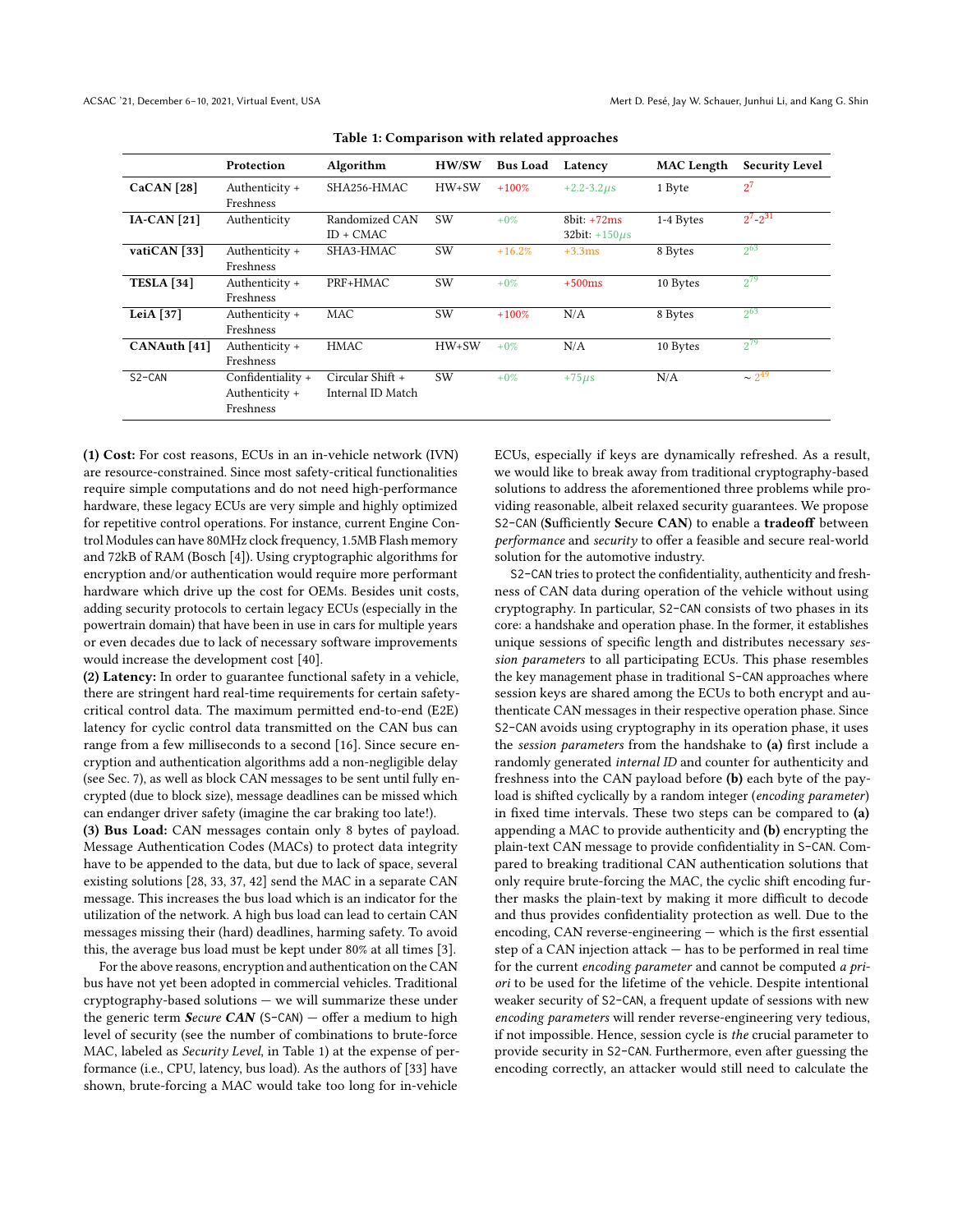internal ID and counter to bypass authentication. All in all, bruteforcing S2-CAN would require  $\sim 2^{49}$  combinations for an ECU (see Sec. [8](#page-9-0) and [9\)](#page-11-0) while it does not increase the bus load in the operation phase, outperforms the E2E latency of the best comparable S-CAN approach by 44x, as well as incurs less than 0.1% CPU overhead as evaluated with our experimental setup (see Sec. [7\)](#page-7-0). Finally, we conduct a security evaluation in Sec. [8](#page-9-0) to demonstrate that even an intelligent attacker who leverages protocol-specific knowledge to circumvent brute-forcing can be thwarted to show that S2-CAN can be sufficiently secure.

## 2 CAN PRIMER

Vehicular sensor data is collected from in-vehicle ECUs. The latter are typically interconnected via an in-vehicle network (IVN), with the CAN bus being the most widely-deployed bus topology. Fig. [1](#page-2-1) depicts the structure of the most common CAN 2.0A data frame.

<span id="page-2-1"></span>

Figure 1: CAN2.0A data frame structure (adapted from [\[36\]](#page-12-7))

The colored three fields are essential for the understanding of CAN:

- CAN ID: CAN is a multi-master, message-based broadcast bus that is message-oriented. CAN frames do not contain any information regarding their source or destination ECUs, but instead each frame carries a unique message ID that represents its meaning and priority. Lower CAN IDs represent higher priority or criticality.
- DLC and Data: Data is the payload field of a CAN message containing the actual message data of length of 0–8 bytes depending on the value of the DLC field.

The payload field consists of one or more "signals," each representing information like vehicle speed. Messages transmitted with the same CAN ID usually contain related signals. Raw CAN data is not encoded in a human-readable format and does not reflect the actual sensor values. In order to obtain the actual sensor values, raw CAN data must first be decoded [\[13\]](#page-12-20). Letting  $r_s$ ,  $m_s$ ,  $t_s$ , and  $d<sub>s</sub>$  be the raw value, scale, offset, and decoded value of sensor s, respectively, the actual value can be determined as follows:

$$
d_s = m_s \cdot r_s + t_s. \tag{1}
$$

All recorded CAN data can only be interpreted using the translation tables for that particular vehicle. The most common format used for this purpose is DBC [\[18\]](#page-12-21) which contains information about available signals in each CAN ID, their scale and offset, as well the senders and receivers of CAN messages. In order to execute a successful spoofing attack (i.e., with a visible outcome towards vehicle operation), the CAN payload has to be carefully crafted by the attacker. As a result, an adversary needs to determine the scale and offset for the CAN signal they want to spoof. Furthermore, some DBCs store if a CAN message is periodic (including its cycle time) or

sporadic. Note that in the remainder of this paper, we will only modify the CAN payload/data field and NOT the CAN ID to preserve backward-compatibility and not interfere with schedulability.

There are multiple CAN buses (e.g., powertrain, infotainment) in the vehicle that are separated via a gateway ECU. It is possible to physically tap into any CAN bus domain (after removing plastic compartments) by using an Arduino with a CAN bus shield [\[47\]](#page-12-22). Another  $-$  more realistic  $-$  way of accessing the CAN bus is the on-board diagnostics (OBD-II) interface under the steering wheel which is mandatory for all gasoline cars in the US since 1996. OBD-II tools are manifold and cheap [\[6,](#page-12-23) [19\]](#page-12-24). Theoretically, it is possible to read and write the CAN traffic on all in-vehicle buses through the OBD-II interface. In practice, however, not all buses are mirrored out to it. This can be explained by access control [\[35\]](#page-12-25) that OEMs implement. Nevertheless, previous literature [\[29\]](#page-12-3) has shown that CAN injection through the OBD-II port is possible in numerous cars.

## <span id="page-2-0"></span>3 THREAT MODEL

As briefly mentioned in Sec. [1,](#page-0-0) the common and final part of every automotive attack  $-$  which is the main threat to protect against  $$ is to gain access to the CAN bus for a CAN injection attack which can lead to various forms of vehicle misbehavior, including (safetycritical) sudden acceleration. In general, there are two ways an attacker can achieve CAN bus access: (a) by connecting a physical CAN device/ECU to the IVN, e.g., an OBD-II dongle or by tapping into the CAN bus, or (b) compromising an existing ECU remotely. The former is relatively easy to accomplish as long as the attacker has physical access to the target vehicle, while the latter is more complicated and multi-layered (and thus less likely) as the attacker has to usually leverage vulnerabilities in wireless interfaces of an ECU to gain access to the device. We refer to the attacker in case of (a) as an external attacker, whereas an internal attacker is capable of (b). Furthermore, the aforementioned separation of domains by a central gateway complicates a compromised ECU — which is usually on a less safety-critical bus (e.g., infotainment) — to affect more safety-critical domains such as powertrain which has no remote attack surfaces. Finally, even if a proper S-CAN approach is implemented, an internal compromise of an ECU (as in case (b)) will lead to exposure of secret keys which the attacker can use to forge the desired message's Message Authentication Code (MAC) and/or encrypt the CAN payload.

Although remote attacks on vehicles have skyrocketed over the last decade [\[8\]](#page-12-26), a breakdown of attack vectors shows that most of these remote attacks are targeting key fobs, OEM servers and mobile companion apps. Remote attacks to compromise an ECU usually exploit the In-Vehicle Infotainment (IVI) and require significant effort (usually multiple months) as shown in the Jeep Cherokee hack [\[32\]](#page-12-5) to achieve CAN bus access and cannot be thwarted even by a properly secured CAN bus (S-CAN). In contrast, OBD-II attacks are the fourth most common attack vector and account up to over 10% of all attacks. Nevertheless, recent research [\[43\]](#page-12-27) has shown that remote attacks can also be launched by an external adversary by exploiting vulnerabilities in wireless OBD-II dongles. Many commercial OBD-II dongles feature Wi-Fi or Bluetooth capabilities which open a new over-the-air attack surface. The researchers'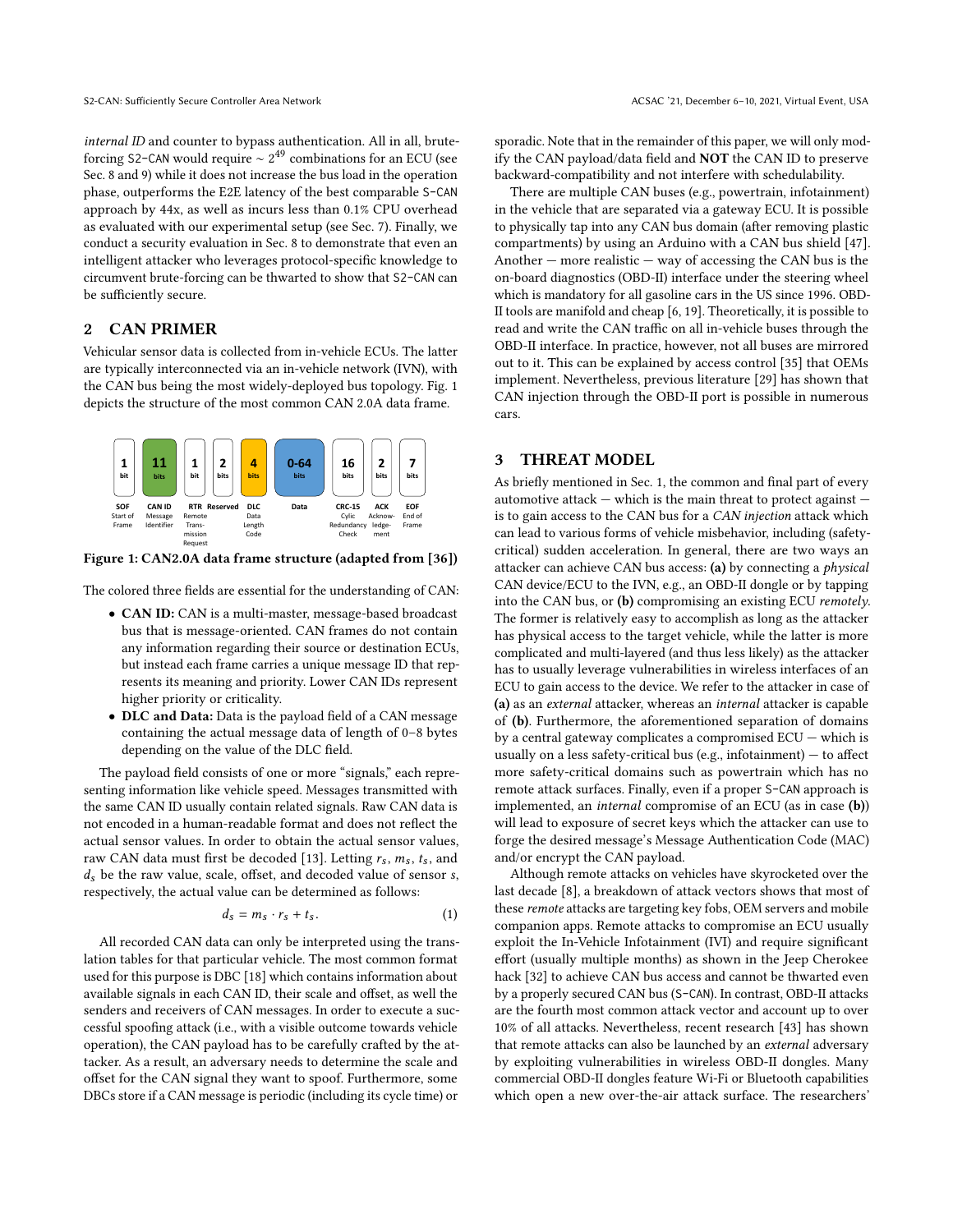findings show that CAN injection can also be performed by remote, external attackers. As a result, external attackers in scenario (a) form the most crucial threat. In what follows, we will focus on protection from this type of adversaries and describe their attack capabilities.

Once CAN bus access has been achieved, the attacker will continue a CAN injection attack. The authors of [\[12\]](#page-12-28) introduce three possible CAN injection attacks as discussed next. Fabrication attacks allow the adversary to fabricate and inject messages with a forged CAN header and payload at a higher frequency to override cyclic CAN messages sent by legitimate ECUs that can render safety-critical receiver ECUs inoperable [\[27\]](#page-12-1). Suspension attacks on the compromised ECU prevent its broadcast of legitimate, potentially safety-critical CAN messages to the intended recipient(s). Finally, Masquerade attacks combine both of the above attacks by suspending the CAN broadcast of one ECU and deploying another ECU to fabricate malicious CAN messages. Only fabrication attacks can be mounted by our adversary from scenario (a), since the others require an *internally* compromised ECU. We would like to emphasize that fabrication attacks can not only be mounted by attackers having physical access to the car, but also by remote attackers [\[43\]](#page-12-27) which makes *external* attacks from scenario (a) an highy likely and scalable threat.

As a result, we assume the (external) adversary to only be able to perform fabrication attacks in our threat model. Even then, the attacker can cause havoc for both vehicle and driver, as shown in the Toyota Prius hack [\[29\]](#page-12-3). To prevent fabrication attacks, a solution for secure CAN must have the following two security properties: Authenticity. As outlined before, any CAN node can join the IVN. There is no provision of verifying the authenticity of an added malicious device to the CAN bus by default. So, device authentication is important, i.e., only pre-authorized ECUs will be allowed to communicate. Furthermore, an attacker should not be able to spoof legitimate CAN messages during a fabrication attack. This can be prevented by adding a MAC to each message to ensure integrity. The latter also includes protection against replay attacks by adding a counter to each message. The major drawback of protecting against fabrication or replay attacks is the required additional space for MACs and freshness values. This is challenging because CAN only has an 8-byte payload field, with most of the space already occupied by control data (see Sec. [5.2\)](#page-4-0).

Confidentiality. CAN message data is not encrypted, and therefore, messages between ECUs can be eavesdropped and analyzed by anyone accessing the IVN. To prevent this type of attack, mechanisms to guarantee confidentiality are required. As mentioned before, plaintext data can be recorded and used for reverse-engineering the proprietary CAN message format (i.e., signal location, scale and offset) which can be ultimately used to craft well-formed CAN messages in a fabrication attack to cause visible damage. Encryption with symmetric session keys between participating ECUs is a solution, although it will incur additional latency overhead.

In this paper, we want to protect against fabrication attacks by leveraging a combination of confidentiality and authenticity protection. Since we focus on the tension between security and performance as previously discussed, S2-CAN uses a non-traditional approach instead of cryptographic encryption and authentication in order to optimize performance.

## <span id="page-3-0"></span>4 RELATED WORK

#### 4.1 Authenticity and Integrity

Most existing work on Secure CAN (see Table [1\)](#page-1-0) focuses on the authentication of sender ECUs, protecting the integrity of the payload, as well as against replay attacks.

vatiCAN [\[33\]](#page-12-11) offers backward-compatible sender and message authentication, as well as protection against replay attacks for safety-critical CAN messages via HMACs computed from preinstalled keys. The HMAC is sent in a separate message with a different CAN ID. vatiCAN adds 3.3ms latency per CAN message, a 16.2% increase in bus utilization and 400 bytes of memory overhead.

IA-CAN [\[21\]](#page-12-10) provides sender authentication via randomization of CAN IDs on a per frame basis and payload data authentication using two different session keys. The receiver only accepts a message if the MAC is correct and the CAN frame has the expected CAN ID that changes with each frame using a function. The receiver's filter is updated accordingly when the next frame is accepted.

CaCAN [\[28\]](#page-12-9) uses a hardware-modified central monitoring node to perform the entire authentication on the CAN bus. As with the general case of centralized authorities, if the monitor node is compromised or removed, the entire network is compromised. Furthermore, no encryption is used and the bus load is doubled.

TESLA [\[34\]](#page-12-12) protocol is a lightweight authentication protocol, relying on delayed key disclosure to guarantee message authenticity. It provides authenticated broadcast capabilities, albeit with additional latency during authentication.

CANAuth [\[41\]](#page-12-14) uses out-of-band transmission of integrity and freshness values to avoid bus load overhead. Its major drawback is the lack of backward compatibility with regular CAN controllers.

LeiA [\[37\]](#page-12-13) is a counter-based authentication protocol that uses extended (29-bit) CAN IDs to include freshness values and a generic MAC algorithm for authentication. The MAC is 8 bytes long and transmitted in a separate CAN message, doubling the bus load. No latency numbers are reported.

#### <span id="page-3-2"></span>4.2 Confidentiality

The space-limited payload field of 8 bytes in CAN messages is a major problem for encryption algorithms such as AES-128 that depend on a 16-byte block size. As a result, multiple messages have to be sent, increasing the bus load. Latency is another issue due to the limited computational power on ECUs if implemented in software to guarantee backward compatibility. [\[9\]](#page-12-29) surveyed different encryption methods for the CAN bus in terms of bus load, latency and security. Existing approaches use AES-128 [\[17\]](#page-12-30), AES-256 [\[38\]](#page-12-31), XOR [\[20,](#page-12-32) [23\]](#page-12-33), Tiny Encryption Algorithm (TEA) [\[25\]](#page-12-34) and Triple DES (3DES) [\[22\]](#page-12-35).

#### <span id="page-3-1"></span>4.3 Key Management

Secret keys are necessary to generate and verify MACs, and to encrypt and decrypt data. Instead of using a single long-term key for the entire lifespan of a car  $-$  which is 12 years on average  $[10]$ — session keys can be generated periodically that are only valid for a certain period to limit their exposure.

In Secure CAN (S-CAN) solutions, there are two general approaches to in-vehicle key management. The first approach is to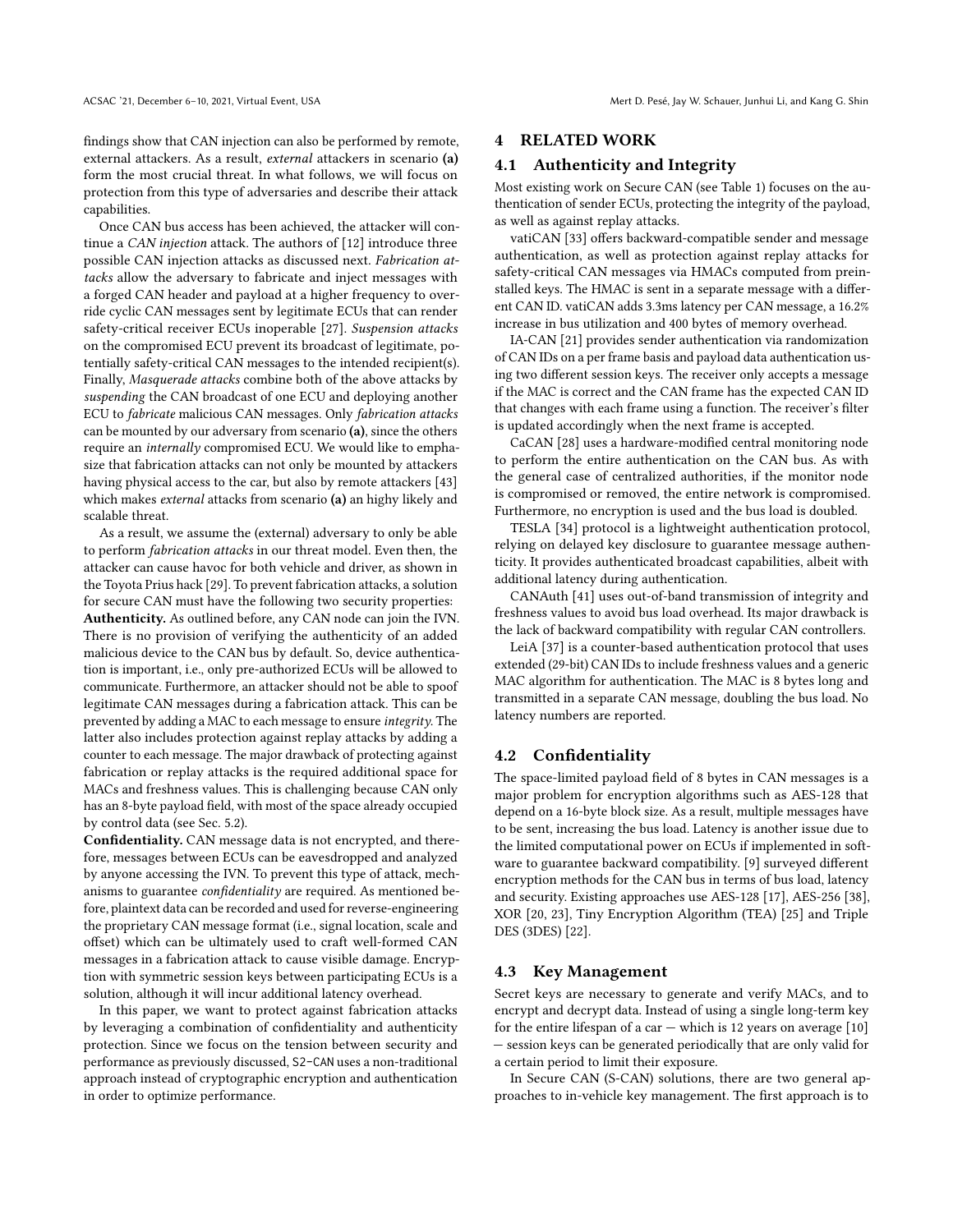deploy an OEM backend and request new keys periodically via Over-the-Air (OTA) using the authenticated key exchange protocol 2 (AKEP2) [\[44\]](#page-12-37). Keys can be stored in the central gateway (acting as the in-vehicle key master) in a Trusted Platform Module (TPM) or Hardware Security Module (HSM). The second approach tries to do the key management completely on-board without the need for an OEM-provided backend which can reduce complexity, bandwidth and cost [\[39\]](#page-12-38). The key distribution inside the vehicle can be done in two ways. First, the key master generates and distributes new session keys based on the Secure Hardware Extensions (SHE) Key Update Protocol. Second, the key master triggers the ECUs to derive session keys from a nonce and long-term keys installed at manufacturing time. The first approach is superior if security is the most important and waiting on startup time is acceptable. The second approach can be used when speed is the most important and no wait time for key distribution is acceptable.

#### 5 SYSTEM DESIGN

We now present the system design of S2-CAN, which consists of three phases: Key Management, Handshake, and Operation. Although no cryptography will be used in the operation phase (Sec. [5.3\)](#page-6-0), establishing a session  $S_i$  during the handshake (Sec. [5.2\)](#page-4-0) needs the distribution of keys which will be briefly discussed in Sec. [5.1.](#page-4-1) In our prototype, we use  $N = 2$  slave ECUs and one master ECU which is the central gateway. The master ECU will be responsible for establishing new sessions during the handshake phase. There is no real value of expanding the testbed to more than 2 slave ECUs since the benchmark in Sec. [7](#page-7-0) shows that S2-CAN does not add any communication overhead and is thus independent of traffic/bus load during the operation phase, i.e., when operation-related CAN messages are exchanged between ECUs. S2-CAN is applied to each CAN sub-bus independently. As a result, the OEM can choose which CAN buses to protect. We will use the syntax  $m = (CAN\_ID, Payload)$ for a CAN message m exchanged on the bus. Furthermore, we require a logical ordering of the slave ECUs for error handling and timeout purposes during the handshake (Sec. [5.2\)](#page-4-0), i.e., that  $ECU_A$ transmits before  $ECU_B$ . The ordering can be assigned randomly (as in our case) or according to criticality/relevance of the ECU, with the more safety-critical slave ECU being assigned as  $ECU_A$ . This knowledge of ordering can be stored as an additional one-byte unsigned integer in each ECU's non-volatile memory.

#### <span id="page-4-1"></span>5.1 Phase 0: Key Management

S2-CAN refrains from using Message Authentication Codes (MACs) and encryption based on cryptographic keys during the vehicle's operation mode (Sec. [5.3\)](#page-6-0). During the handshake phase (Sec. [5.2\)](#page-4-0), we will distribute S2-CAN-specific session parameters from the master ECU (gateway  $ECU_{GW}$ ) to the two slaves  $ECU_A$  and  $ECU_B$  on a safety-critical CAN domain named  $CAN_1$ . These session parameters establish a new S2-CAN session  $S_i$  that is valid for a Session Cycle T. To distribute these parameters securely in each session, we CANNOT avoid cryptography in the handshake phase and need to ensure that the CAN payload is both authenticated and encrypted to defend against spoofing and eavesdropping attacks on the handshake. This requires the existence of pre-shared secret keys that are provided by the key management system in a vehicle. Since

a detailed discussion of key management is not in the scope of this paper, we use pre-installed symmetric keys on each ECU and refer to the aforementioned best practices of in-vehicle key management (see Sec. [4.3\)](#page-3-1). Note that it is transparent to the design of S2-CAN of how these symmetric keys are obtained, i.e., if a backend periodically provides them via OTA or they are derived from a long-term key installed at manufacturing time. Nevertheless, the use of short-lived session keys is recommended to limit exposure of the long-term key which would allow eavesdropping attacks on the handshake and thus fully compromise S2-CAN.

#### <span id="page-4-0"></span>5.2 Phase 1: Handshake

**Overview:** Upon initialization,  $ECU_{GW}$ ,  $ECU_{A}$  and  $ECU_{B}$  on  $CAN_{1}$ will perform a 3-way handshake in order to exchange the information about the aforementioned session parameters and agree on "talking" in S2-CAN syntax. The session parameters consist of a global (a) encoding parameter  $f$ , (b) a slave ECU-specific integrity parameter int  $ID_j$ , (c) a slave ECU-specific integrity parameter<br>positive and (d) a slave ECU-specific counter value cut; with i de $pos_{int,j}$ , and (**d**) a slave ECU-specific *counter value cnt<sub>j</sub>*, with *j* depending the respective slave ECU Parameter (a) will be distributed noting the respective slave ECU. Parameter (a) will be distributed in Stage 1, whereas the other three parameters (b)-(d) will be exchanged between ECUs in Stage 2. The handshake comprises three stages and repeats for each new session  $S_i$  in periodic fixed-intervals  $T$  which represents the session on the Industry follows, we will de- $T$  which represents the session cycle. In what follows, we will describe the handshake process for an arbitrary session  $S_i$ . The com-<br>munication digaram for Phase 1 is depicted in Fig. 2 and separated munication diagram for Phase 1 is depicted in Fig. [2](#page-5-0) and separated into the three stages. The CAN IDs used for messages during the handshake are merely examples, but should have a low ID or high priority.

**Stage 1 (Initialization):** The master ECU ( $ECU_{GW}$ ) indicates that it wants to start a new session  $S_i$ . It randomly generates an 8-<br>byte encoding parameter  $f_2 = (r_2, r_1, r_2, r_3, r_4, r_5, r_6, r_7, r_8, r_9, r_1, r_1, r_2, r_3, r_1, r_2, r_3, r_4, r_5, r_6, r_7, r_7, r_8, r_9, r_1, r_1, r_2, r_3, r_4, r_5,$ byte encoding parameter  $f_0 = (r_0, r_1, r_2, r_3, r_4, r_5, r_6, r_7), r_l \in [0, 7]$ .  $r_l$  corresponds to the bit rotation number for the  $l^{th}$  byte in the s-byte CAN payload. Each r, can be expressed with 3 bits for a total 8-byte CAN payload. Each  $r_l$  can be expressed with 3 bits for a total<br>of 3 bytes to include in the payload n of the gateway initialization of 3 bytes to include in the payload  $p$  of the gateway initialization message  $m_{GW,init} = (0x010, p)$ . As discussed before, due to the sensitivity of handshake messages, each CAN message during the handshake has to be both authenticated and encrypted to prevent spoofing and eavesdropping, but also replay attacks. To achieve the latter, we first add a 2-byte counter  $cnt_0$  (not to be confused with the ECU-specific session parameter  $cnt_X$ ) to defend against replay attacks. In order to prevent spoofing attacks on this message, we calculate the SHA256-HMAC of the previous 5 bytes (i.e.,  $f_i$  and *cnt<sub>i</sub>*) to obtain a 32-byte output with the symmetric key *k* from<br>Phase 0. Since the payload of  $m_{GW,init,i}$  only has another 3 bytes<br>of free space to fit the MAC which would be too small to defend  $\text{cnt}_i$ ) to obtain a 32-byte output with the symmetric key k from of free space to fit the MAC which would be too small to defend against brute-force attacks, we have to truncate the HMAC (taking the MSBs per definition). The truncation can be done safely since the increased advantage of the attacker would be offset by the limited availability of a CAN message due to the cyclic message nature of CAN and the invalidation through the counter value  $cnt_i$ .<br>Nevertheless, we believe that 3 bytes for a truncated HMAC is too. Nevertheless, we believe that 3 bytes for a truncated HMAC is too small. As a result, we split  $m_{GW,init,i}$  into two consecutive CAN messages  $m_{GVM,i}$  is and  $m_{GUM,i}$  in the with respective payloads messages  $m_{GW,init,i,0}$  and  $m_{GW,init,i,1}$  with respective payloads  $p_1$  and  $p_2$  to (a) utilize another 8 bytes for the truncated HMAC, resulting to a total of 11 bytes, and (b) allow encryption with a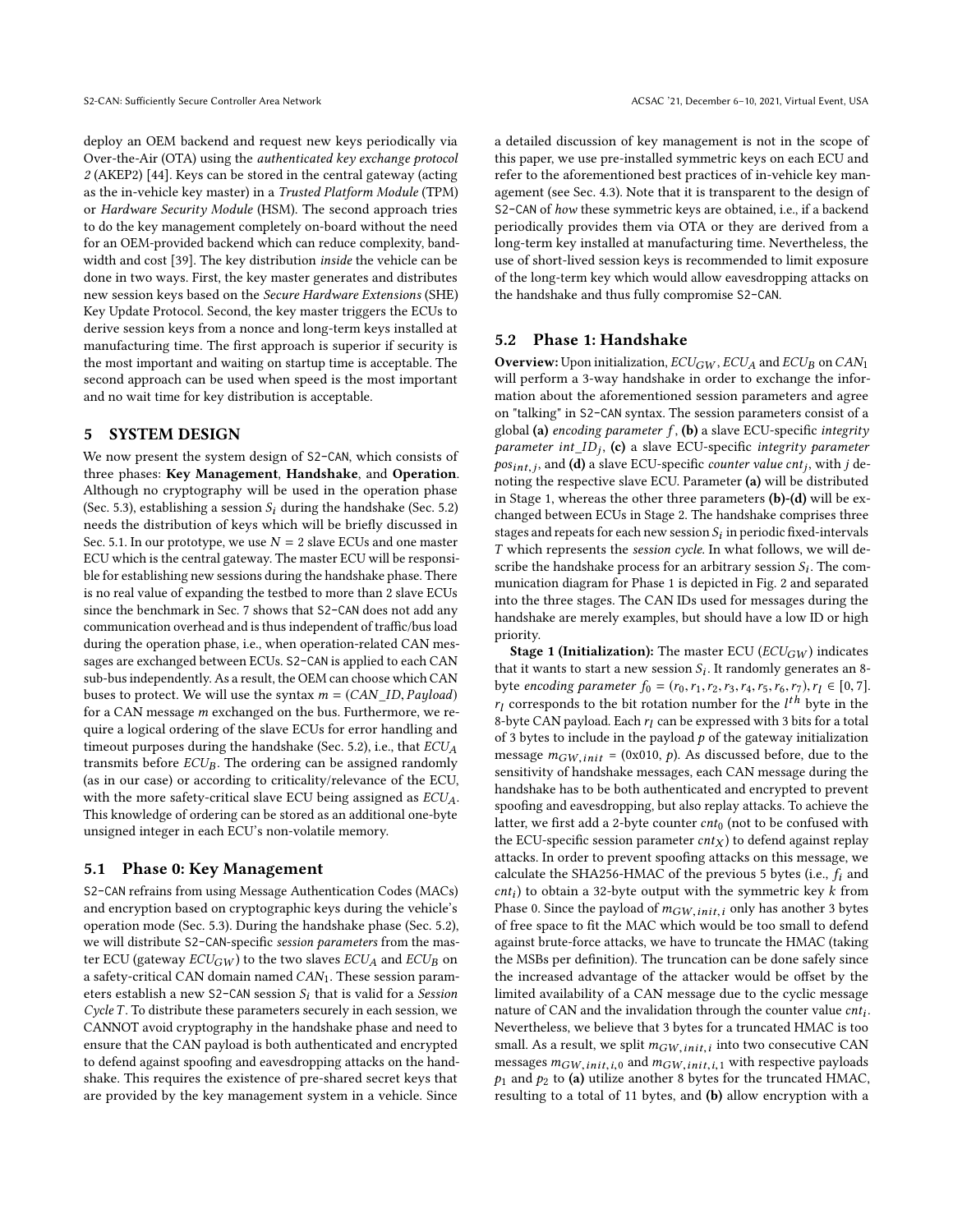<span id="page-5-0"></span>

Figure 2: Handshake communication diagram

secure block cipher such as AES-128 which has a block size of 16 bytes.

In summary, two CAN messages with the following syntax are broadcast sequentially on CAN1:

<span id="page-5-1"></span> $m_{GW,init,i,0} = (0x010, enc_{AES128}(k, p1||p2)[MSB0 - 63])$  $m_{GW,init,i,1} = (0x010, enc_{AES128}(k, p1||p2)[MSB64 - 127])$ 

Stage 2 (Acknowledgment): Upon receiving both initialization messages from  $ECU_{GW}$ ,  $ECU_{A}$  and  $ECU_{B}$  first decrypt the ciphertexts  $p^*$  and  $p^*$  using the symmetric key k and extract the encoding<br>parameter f, into local memory Eeach slave ECU will then broads *parameter*  $f_i$  into local memory. Eeach slave ECU will then broad-<br>cast an acknowledgment  $(ACK)$  message  $m_i$ ,  $QX$ , (which will be cast an acknowledgment (ACK) message  $m_{j,ACK,i}$  (which will be enlit into two messages again due to AES-128 encryption), where split into two messages again due to AES-128 encryption), where  $j \in [0, \ldots, N-1]$ , consisting of a 1-byte positive acknowledgment code (PACK) and the three slave ECU-specific parameters (b)-(d) in the CAN payload. Parameter (b) is a randomly generated unique internal ID *int*  $ID_i$  ∈ [0,  $N-1$ ] representing  $ECU_i$  on  $CAN_1$  during the current session  $S_i$ . This parameter can be encoded with 1 byte<br>since a CAN domain (or even vehicle in general) pever has more since a CAN domain (or even vehicle in general) never has more than 256 ECUs.

Next, parameter (c) specifies the random position  $pos_{int,j}$  of where the internal ID (parameter  $(a)$ ) will be located within the CAN payload. Since space within the payload is limited and specific positions are occupied by CAN signal data that cannot be overwritten, the internal ID has to be included in available free space. The set of available free spaces for a CAN ID in a given vehicle is defined as  $\mathcal{Y}_j$ . Sec. [6](#page-6-1) discusses the distribution of free spaces among CAN IDs by analyzing the DBCs of 4 different vehicles. For instance,  $\mathcal{Y}_i = 12, 13, 14, 25, 26, 54, 55, 63$  states that the CAN ID belonging to  $ECU_j$  possesses only 8 bits of free space over 4 non-consecutive "regions". This set of bits is then used by the Free Space (FS) function to randomly determine the first bit  $pos_{int,j}$  where  $int\_ID_j$  will be placed:

$$
pos_{int,j} = FS(\mathcal{Y}_j)
$$
 (2)

In our example, if  $pos_{int,j} = 54$ , the MSB of the one-byte internal<br>ID will be stored at hit position 54 and the USB at hit position 26 ID will be stored at bit position 54 and the LSB at bit position 26.

The last parameter (d) is the initial value of an ECU-specific counter  $cnt<sub>j</sub>$  for replay protection and is also randomly generated. This parameter consists of 2 bytes and is also included in available free space together with  $int\_ID_i$  by Eq. [2.](#page-5-1)

Besides including these functional handshake parameters, the ACK messages will also include a 2-byte handshake counter  $cnt<sub>i</sub>$ and truncated HMAC for integrity and freshness protection, just like in Stage 1. We obtain 2 consecutive CAN messages broadcast by  $ECU<sub>i</sub>$  that are both authenticated and encrypted with the following syntax:

$$
m_{A,ACK,i,0} = (ID_j, enc_{AES128}(k, p1||p2)[MSB0 - 63])
$$

$$
m_{A,ACK,i,1} = (ID_j, enc_{AES128}(k, p1||p2)[MSB64 - 127])
$$
  
Due to the aforementioned pre-determined order for all slave ECUs.

 $ECU_A$  will first transmit with CAN ID 0x011 and  $ECU_B$  needs to wait until it has received both  $m_{A,ACK,i,0}$  and  $m_{A,ACK,i,1}$  from  $ECU_A$  before it can broadcast  $m_{B,ACK,i,0}$  and  $m_{B,ACK,i,1}$ . For the latter two messages, the CAN ID can simply be incremented by one as depicted in Fig. [2,](#page-5-0) as each ECU will use a distinct CAN ID. Once  $ECU_B$  receives the aforementioned ACK message, it first extracts the received integrity parameters into its memory and then repeats the ACK process for itself. To avoid collisions in internal ID assignment, it needs to exclude  $int\_ID_A$  during the random ID generation.

**Stage 3 (Finalization):**  $ECU_{GW}$  finalizes the handshake after receiving ACKs from all slave ECUs. It sends  $m_{GW,fin,i}$  with a random non-zero payload to signal that it has received well-formed ACK messages from all slave ECUs and monitored a successful handshake. The finalization message is again split into two CAN messages and broadcast with CAN ID 0x020.

Security and Reliability Analysis: Due to authentication, an adversary cannot spoof the contents of a handshake message. An attacker cannot replay handshake messages due to the freshness counter, and eavesdropping attacks can be mitigated by encryption.

If any ACK message takes too long due to bus or ECU errors, the handshake times out and  $ECU_{GW}$  restarts the handshake with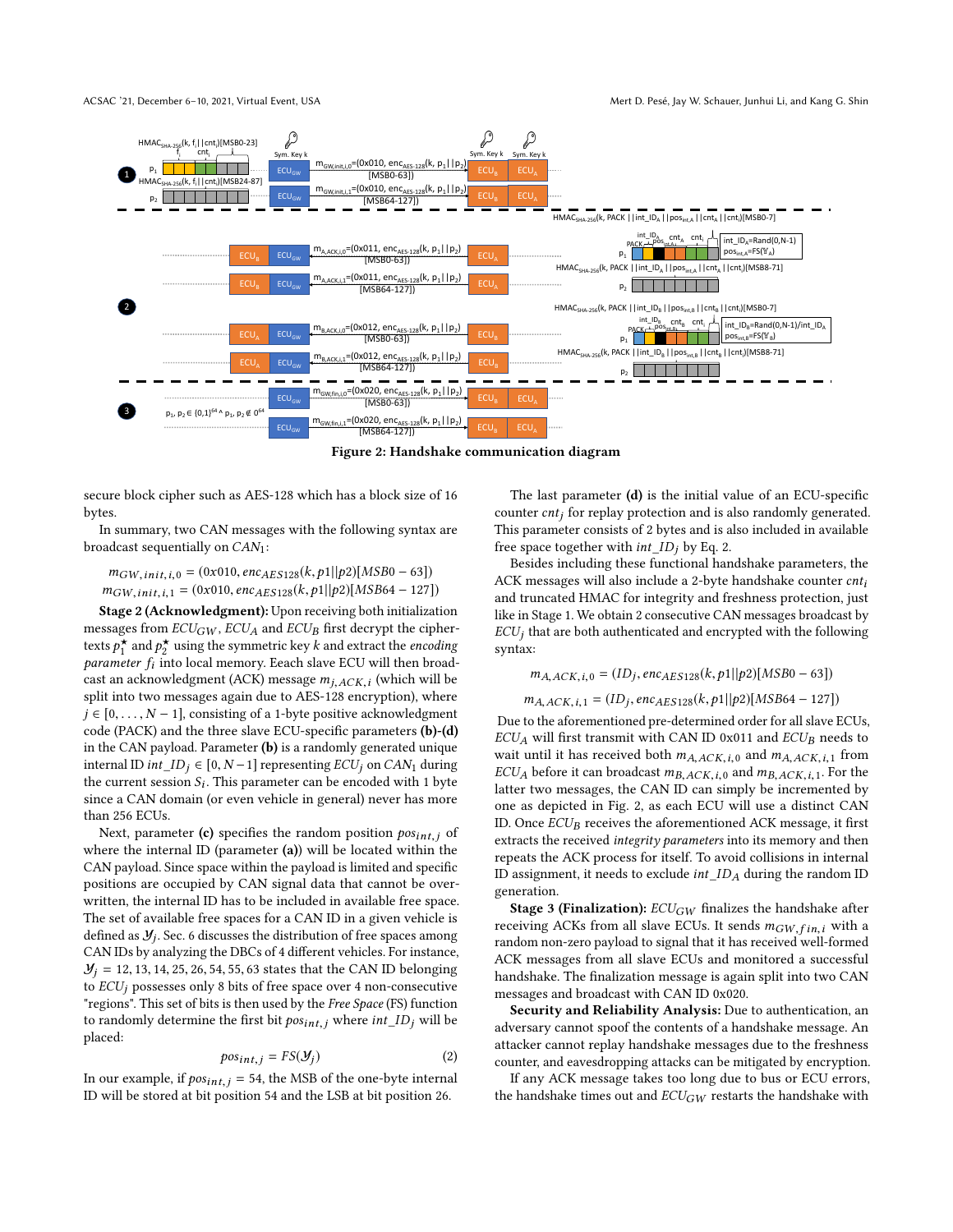Stage 1. If the handshake is still unsuccessful even after repeating it  $r$  times, all ECUs on  $CAN<sub>1</sub>$  can revert to regular CAN communication until the next start of the vehicle. Although this countermeasure has been designed for non-adversarial reliability issues, an adversary still cannot exploit it. An attacker could launch a Denial-of-Service (DoS) attack through the OBD-II device by injecting high-priority CAN IDs (e.g., 0x0) with the goal to circumvent successful handshakes and downgrade to regular CAN communication. Since vehicles have a holistic security concept in place (as discussed in Sec. [1\)](#page-0-0), the gateway (which is directly connected to the OBD-II port) can defend against this availability attack by discarding injected CAN messages under a certain CAN ID threshold, i.e., the lowest handshake CAN ID.

#### <span id="page-6-0"></span>5.3 Phase 2: Operation

After the handshake for a session  $S_i$  has been completed, slave ECUs can start the Operation Mode exchanging regular data on CAN1. To save space in the CAN payload field, we perform the following operation on the 1-byte int  $ID_i$  and 2-byte  $cnt_i$  that  $ECU_i$  stored during the handshake to calculate the 2-byte parameter  $q_j$ :

$$
q_j = \text{LEFTZEROPAD}(int\_ID_j, 8) \oplus \text{cnt}_j.
$$
 (3)  
First, the payload of a CAN message is being logically ORed with

 $q_i$  which includes the integrity parameters into the free space of a CAN message. Second, a Circular Shift (CS) operation is performed on the new payload using the stored encoding parameter  $f_i$  which does a byte-wise bit rotation to the  $l^{th}$  byte according to the value<br>of the *l<sup>th</sup>* algmant of f. Finally, the masses is broadgest on  $CAM$ of the  $l^{th}$  element of  $f_i$ . Finally, the message is broadcast on CAN<sub>1</sub>.<br>For the next CAN message sent by *ECU*, its local counter will be For the next CAN message sent by  $ECU_j$ , its local counter will be incremented incremented.

On the receiver side, the respective slave ECU(s) need(s) to execute the above process reversely, i.e., rotate each byte of the encrypted payload in the opposite direction according to  $r_l$ , extract<br>the position information from  $\cos \theta$ , and determine the internal ID the position information from  $pos_{int,j}$ , determine the internal ID<br>and finally the counter/freshness value by YORing it with *int*  $ID$ . and finally the counter/freshness value by XORing it with  $intID_i$ of the sender.

Based on these extracted values, the receiver can then perform an integrity and freshness check: (1) The extracted counter  $cnt<sub>i</sub>$ is compared with the expected counter for the respective sender. If the two values match, the local counter for sender  $ECU_i$  on the receiver is incremented, and (2) the internal ID of the sender  $int\_ID_j$  is compared with the stored internal ID for the respective<br>sender on the receiver  $ECI$  Only if these two checks do not fail, the sender on the receiver ECU. Only if these two checks do not fail, the receiver can assume that the message came from a legitimate sender  $ECU_j$  and start processing the data in the payload. Otherwise, it may either suspect a replay attack or a message with fabricated information from a malicious ECU and drop the CAN message.

The operation mode with the respective encoding and integrity parameters ends once a new handshake has been completed. A new session  $S_{i+1}$  begins. The operation mode does not get interrupted by the start of a new handshake to guarantee functionality and safety.

Finally, we discuss what happens in the case of packet drops that can happen naturally on the CAN bus. Since each CAN message has a counter to prevent replay attacks and the receiver expects the next message with an incremented counter value, a packet drop can lead to inconsistencies with the local state counter on the receiver side. In order to account for packet drops, the receiver ECU will still accept CAN messages with counter values higher than the previous message within a specific threshold. The latter depends on the packet loss rate on the CAN bus which is usually very robust. The authors of [\[46\]](#page-12-39) suggested to setting this threshold to 1.

## <span id="page-6-1"></span>6 FINDING FREE SPACE

To gain a better understanding of how many signals are used in a CAN ID and thus how much of free space (FS) is available to include our integrity parameters  $int\_ID_j$  and  $cnt_j$ , we analyzed the DBC files of four passenger vehicles from a North American OEM DBC files of four passenger vehicles from a North American OEM under NDA (see Sec. [8.1\)](#page-9-1). Since we include a 2-byte parameter  $q_i$ into the CAN payload, only a maximum of 6 bytes may be used for data. Among all CAN IDs in each DBC, we identified certain lowpriority non-operation-related CAN IDs that do not occur during regular operation of the vehicle. Hence, we manually removed these irrelevant CAN IDs for our purposes and analyzed the remaining operation-related CAN IDs for available unused space.

<span id="page-6-2"></span>

A Cumulative Distribution Function (CDF) for each vehicle is plotted in Fig. [3.](#page-6-2) The vertical marker indicates that all vehicles with the exception of Vehicle  $B -$  contain between 60% and 80% CAN IDs that have at least 16 bits of free space. As a result, we can apply S2-CAN for the majority of CAN IDs, but would like to analyze how to further improve this metric to maximize the number of usable CAN IDs. Note that we are referring to the free space in the CAN payload/data field and not the CAN ID field (see Fig. [1\)](#page-2-1).

OEMs could re-balance the disparity of available space in a CAN message with a more careful design of the CAN communication matrix while still considering functional requirements. In what follows, we present a possible re-balancing approach. CAN messages are differentiated by four types: fixed-periodic, event-periodic, event-on-change and network management. First, we grouped CAN IDs based on the sender ECU. As mentioned before, a sender can transmit multiple CAN IDs with different cycle times if the CAN ID is fixed-periodic or event-periodic. The latter message type is similar to fixed-periodic except a CAN message is not necessarily transmitted at every cycle time. Both message types cannot be grouped together.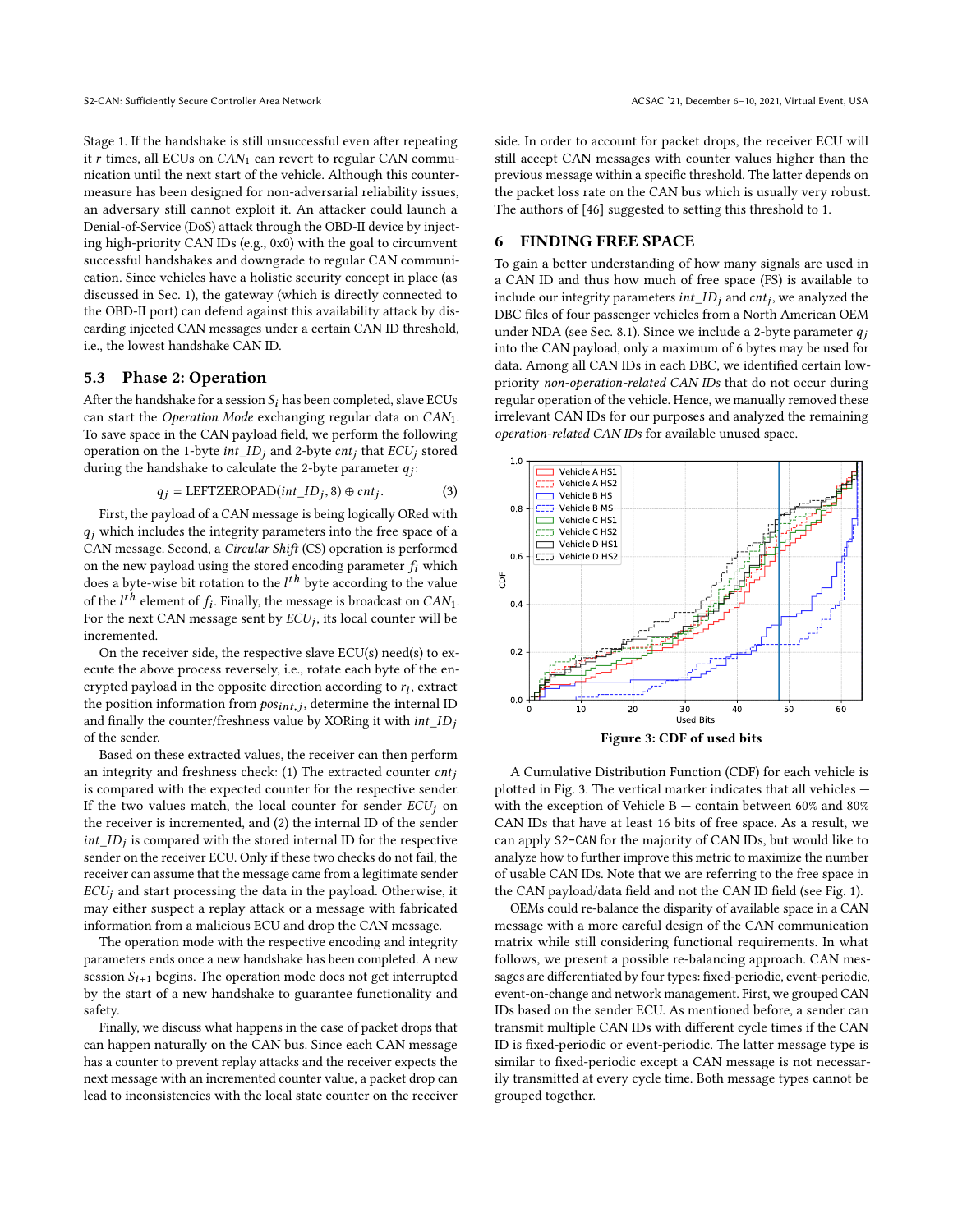<span id="page-7-2"></span>

| Veh.  | Bus             | #IDs | #Rebalan-<br>cable IDs | #IDs<br>with FS | Usable<br><b>CAN</b><br>IDs $(\%)$ |
|-------|-----------------|------|------------------------|-----------------|------------------------------------|
|       |                 |      |                        |                 |                                    |
| Veh.A | HS <sub>1</sub> | 102  | 31                     | 63              | 92.2                               |
|       | HS <sub>2</sub> | 53   | 2                      | 35              | 69.8                               |
| Veh.B | HS              | 81   | 5                      | 26              | 38.3                               |
|       | <b>MS</b>       | 62   | 3                      | 16              | 30.6                               |
| Veh.C | HS <sub>1</sub> | 57   | 7                      | 38              | 78.9                               |
|       | HS <sub>2</sub> | 42   | 1                      | 26              | 64.3                               |
| Veh.D | HS <sub>1</sub> | 58   | 7                      | 43              | 86.2                               |
|       | HS <sub>2</sub> | 51   | $\overline{4}$         | 38              | 82.4                               |
|       |                 |      |                        |                 |                                    |

Table 2: Free space in DBCs

As an example, Fig. [4](#page-7-1) depicts the number of used bits of fixedperiodic CAN messages with exactly the same cycle time that a sender ECU transmits on HS1-CAN (high-speed CAN 1) of Vehicle A. Points above the red threshold line of 48 bits depict CAN IDs that do not have sufficient free space for S2-CAN. Since all vertical dots are grouped by sender ECU and cycle time, they can be re-balanced by packing signals of their mean value per CAN ID (depicted with marker x). For Veh. A HS1, there are a total of 101 fixed-periodic CAN IDs. A mean value below 48 bits indicates that the CAN IDs in the group can be re-balanced. 27 CAN IDs can be re-balanced this way, besides those already under this threshold. We repeated this experiment for all other vehicles and buses for both fixed-periodic and event-periodic messages and summarized the number of rebalancable and existing CAN IDs with free space in Table [2.](#page-7-2) The sum of these two yields the number of usable CAN IDs for S2-CAN. With the exception of Veh. B, around 79–92% of all CAN IDs can be used with S2-CAN for the more safety-critical HS1-CAN. The remaining non-periodic CAN IDs can be re-balanced further by OEMs based on functionality — something that we cannot interpret.

<span id="page-7-1"></span>

Figure 4: Re-balancing Vehicle A HS1

Finally, no relationship between message priority and free space can be derived. This analysis is depicted in Fig. [6](#page-13-1) (in Appendix [B\)](#page-13-2).

### <span id="page-7-0"></span>7 EVALUATION

#### 7.1 Experimental Setup

We have built a prototype with three CAN nodes, each of which consists of an Arduino Mega 2560 board and a SeeedStudio CAN shield [\[47\]](#page-12-22). This prototype was set up to operate at a 500 kBit/s baud rate as in a typical high-speed safety-critical CAN bus. Note that the entire evaluation is based on a simple scenario with the sender ECU transmitting only one CAN message. In reality, multiple CAN messages will be broadcast on the CAN bus in a relatively short time and CAN scheduling will pick the highest-priority CAN message to be broadcast first. This will inherently lead to blocking time  $t_b$  for lower-priority messages which depends on the number of bigherlower-priority messages which depends on the number of higherpriority messages that have to be transmitted first. Nevertheless, using a simpler setup does not affect our evaluation metrics except the operation latency which is discussed in Sec. [7.3.](#page-7-3)

Since we want to compare the performance of S2-CAN with prior work, we implemented existing CAN bus encryption methods from Sec. [4.2](#page-3-2) with vatiCAN [\[33\]](#page-12-11) for authentication. We chose vatiCAN among various existing SW-only CAN authentication approaches due to its decent performance for both latency and bus load, as well as existing and well-documented Arduino implementation.

#### 7.2 Handshake Latency

We measured the time it took to complete a handshake while varying the number of slave ECUs in a CAN domain. As outlined in Sec. [5.2,](#page-4-0) the handshake process is repeated every  $T$ . The old session still continues with the existing parameters until the handshake is completed. As a result, no critical message exchange during the operation mode of the previous session is interrupted. The handshake of the new session will be executed in parallel with the operation of the previous session. The only critical time when the handshake latency can affect operations of the car is during the initial start-up of the car since a session  $S_0$  of S2-CAN cannot start until the initial handshake has been completed. We simulated a varying number of slave ECUs by having our two prototype ECUs take turns to send ACK of the handshake, in a ping-pong manner. We surveyed the DBCs of four vehicles (see Sec. [8.1\)](#page-9-1) to find that each CAN bus has 9–23 different ECUs. So, we consider a maximum of 25 slave ECUs in our simulation. For two slave ECUs, the average total handshake time stands at 303ms, for five at 529ms, for ten at 907ms and for the maximum number of 25 slave ECUs, we achieve around 2 seconds of handshake latency  $t_{hs}$  , i.e., the car starts talking S2–CAN after 2s  $\,$ when it is powered on. Our calculations also show that each additional slave ECU on the bus will add an average of 75.5ms towards the latency. Furthermore, the handshake process will be started at  $P \cdot T - t_{hs} - Q \cdot t_b$  before the current session expires to provide a smooth transition to the next session. P denotes the session number and Q the average number of higher-priority CAN messages that can be expected to cause the blocking of handshake messages.

#### <span id="page-7-3"></span>7.3 Operation Latency

CAN messages have stringent deadlines, i.e., when they must arrive at the receiver. Although the authors of [\[16\]](#page-12-17) suggest deadlines of cyclic safety-critical CAN messages standing at 2.5–10ms, this is outdated. Modern HS-CAN buses have minimum cycle times (and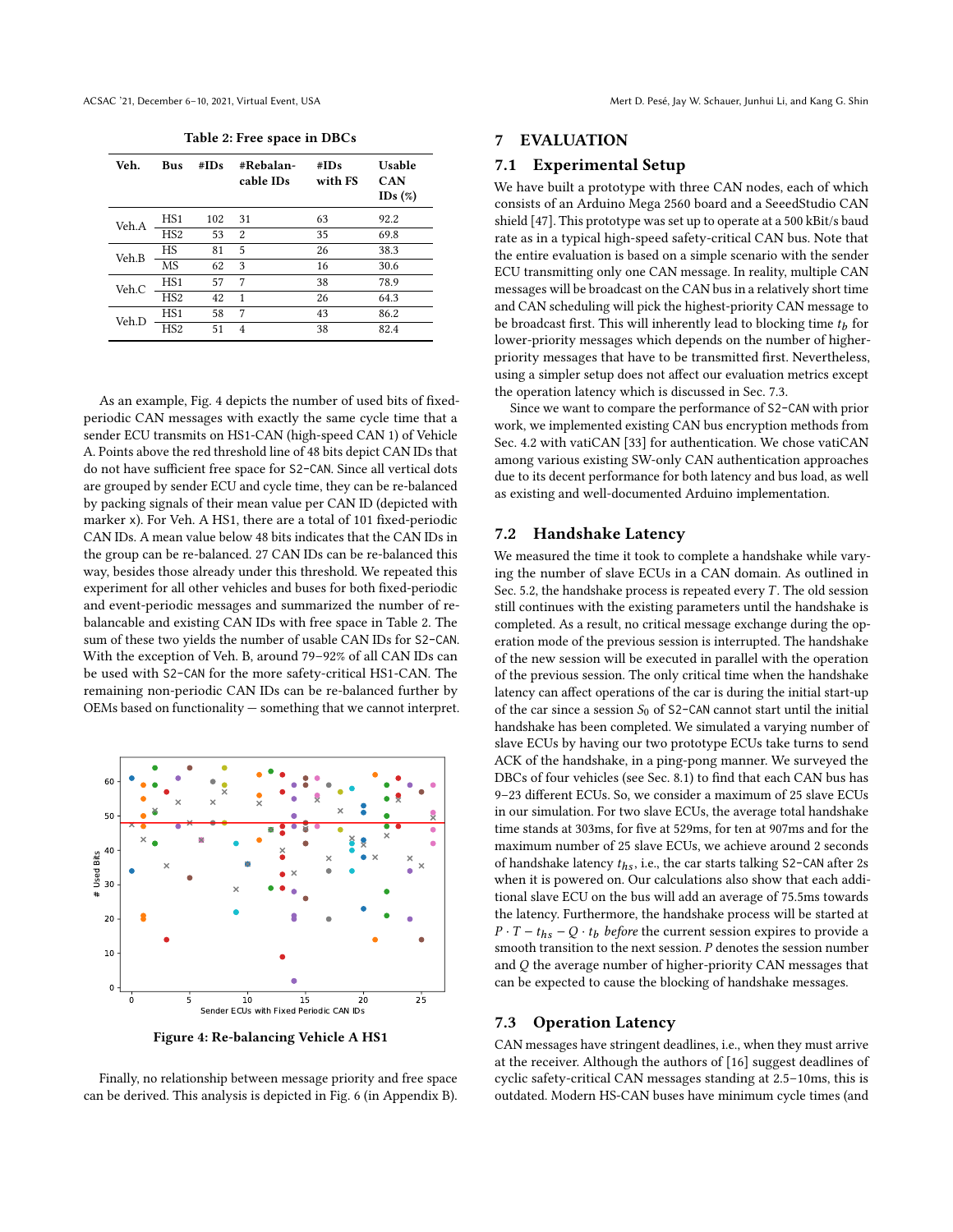thus deadlines) of 10ms, as our manual inspection of the four DBCs also confirmed. Latency measurements are averaged from a sample of 1000 messages sent over 100 seconds, or one message every 100ms. We were interested in calculating the E2E latency  $t_{E2E}$  for

- (1) Regular CAN with vatiCAN authentication ("NONE"),
- (2) 3DES, TEA, XOR, AES-128 and AES-256 encrypted CAN with vatiCAN authentication,
- (3) and finally S2-CAN.

In the first case, E2E latency consists of processing delays of the sender and receiver, the time to calculate the MAC on the sender and check the MAC on the receiver, as well as the CAN bus network latency. In the second case, encryption/decryption latencies are added on the respective sides. S2-CAN uses the latter calculation methodology as well, while the MAC and encryption/decryption latencies are replaced by the delay to calculate/check the internal ID and counter, and encode/decode through Circular Shift (CS).

<span id="page-8-0"></span>

Figure 5: E2E latency for different "encryption" algorithms

Fig. [5](#page-8-0) depicts the breakdown of the E2E latency for all three aforementioned cases. Furthermore, the dotted horizontal line indicates the aforementioned deadline of 10ms. It can be easily seen that the encryption/decryption of 3DES takes much longer on Arduinos than other encryption algorithms that can still satisfy the 10ms deadline. Tiny Encryption Algorithm (TEA) and XOR seem to satisfy it although they are not considered secure [\[7,](#page-12-40) [26\]](#page-12-41) and are thus not recommended to be used in production. Furthermore, in all experiments, we did not include any additional traffic, so that the reported E2E latencies assume no blocking time due to higher-priority CAN messages and can be considered a lower bound. Hence, even AES-128 and AES-256 are likely to miss the 10ms deadline if they lose the CAN arbitration to a message with lower ID. S2-CAN with  $t_{E2E} = 414\mu s$  satisfies both deadlines and only adds an overhead of <sup>75</sup>µs to the E2E latency of a regular CAN message (i.e., no encryption or authentication).

Latency numbers for MAC operations by vatiCAN are lower in Fig. [5](#page-8-0) than the reported 3.3ms from Table [1.](#page-1-0) We used a sponge capacity of  $c = 8$  instead of the original, more secure  $c = 128$  to provide a lower bound for vatiCAN's latency overhead.

S2-CAN: Sufficiently Secure Controller Area Network ACSAC '21, December 6–10, 2021, Virtual Event, USA

Table 3: Benchmark of other metrics

<span id="page-8-1"></span>

| Encr.          | Auth.       | BL.<br>(%) | $CPUo (\%)$<br>S/R | RAM(kB)<br>S/R | Flash(kB)<br>S/R |
|----------------|-------------|------------|--------------------|----------------|------------------|
| None           | None        | 0.25       | 0/0                | 1.24/1.29      | 10.1/11.96       |
|                | VatiCAN     | 0.5        | 86.7/82.3          | 1.57/1.66      | 17.25/17.07      |
| <b>AES128</b>  | None        | 0.5        | 0.8/2.0            | 1.25/1.30      | 10.30/12.02      |
|                | VatiCAN     | 1          | 87.0/82.8          | 1.60/1.67      | 17.35/17.13      |
| AES256         | <b>None</b> | 0.5        | 1.0/2.5            | 1.27/1.31      | 10.31/12.04      |
|                | VatiCAN     | 1          | 87.0/82.9          | 1.61/1.69      | 17.37/17.15      |
| 3DES           | None        | 0.25       | 52.8/53.5          | 1.26/1.31      | 12.27/14.22      |
|                | VatiCAN     | 0.5        | 93.8/90.8          | 1.60/1.69      | 19.38/19.33      |
| <b>TEA</b>     | None        | 0.25       | 0.5/0.5            | 1.27/1.32      | 10.55/12.50      |
|                | VatiCAN     | 0.5        | 86.8/82.4          | 1.60/1.69      | 17.78/17.61      |
| <b>XOR</b>     | None        | 0.25       | 0.01/0.01          | 1.25/1.30      | 10.16/12.05      |
|                | VatiCAN     | 0.5        | 86.7/82.3          | 1.57/1.67      | 17.31/17.17      |
| S <sub>2</sub> | S2 Auth     | 0.25       | 0.04/0.03          | 1.25/1.30      | 10.24/12.10      |

## 7.4 Other Metrics

Besides the E2E latency, we measured bus load, CPU overhead, and memory usage of each encryption method with and without vatiCAN authentication. The results are summarized in Table [3.](#page-8-1) The metrics are calculated for messages exchanged during Operation Mode, unless noted otherwise.

**Bus Load.** The bus load (BL)  $b$  is calculated as follows [\[2\]](#page-12-42):

$$
b = \frac{sframe}{fbaud} \sum_{m \in M} \frac{1}{p_m},\tag{4}
$$

where we used  $f_{baud} = 500$  *kBit/s* as baud rate on the CAN bus, and  $p_m$  is the period/cycle time of message  $m$ , and assuming each CAN frame uses 125 bits,  $s_{frame} = 125$ . With regular CAN (no encryption and authentication), we send one message every  $p_m$ . AES has a block size of 16 bytes and the maximum size of the payload is 8 bytes. Thus, we send two consecutive messages, each with a period of  $p_m$ . With vatiCAN authentication, an additional MAC is sent after each message, effectively doubling the bus load. Table [3](#page-8-1) shows that only S2-CAN does not add any overhead to the bus load of regular CAN during operation mode, but provides protections against both confidentiality and integrity. Note that the bus load does increase during each handshake due to additional  $2(N + 2)$  exchanged messages. Nevertheless, the handshake adds an overhead of merely 2.5% to the bus load.

**CPU Usage.** CPU overhead (CPUo)  $c_y$  of  $ECU_y$  is calculated by measuring how many idle cycles pass per message. We establish regular CAN to be the baseline, then calculate overhead  $c_y$  for  $y \in \{\text{Sender}, \text{Receiver}\}$  as follows:

$$
c_y = 1 - \frac{cycles_{idle}}{cycles_{baseline}}.\tag{5}
$$

We see in Table [3](#page-8-1) that vatiCAN authentication accounts for the largest CPU overhead. (with the exception of 3DES). The CPU utilization on each ECU almost doubles. With S2-CAN, we have a negligible CPU overhead that demonstrates the lightness of our approach on computational resources.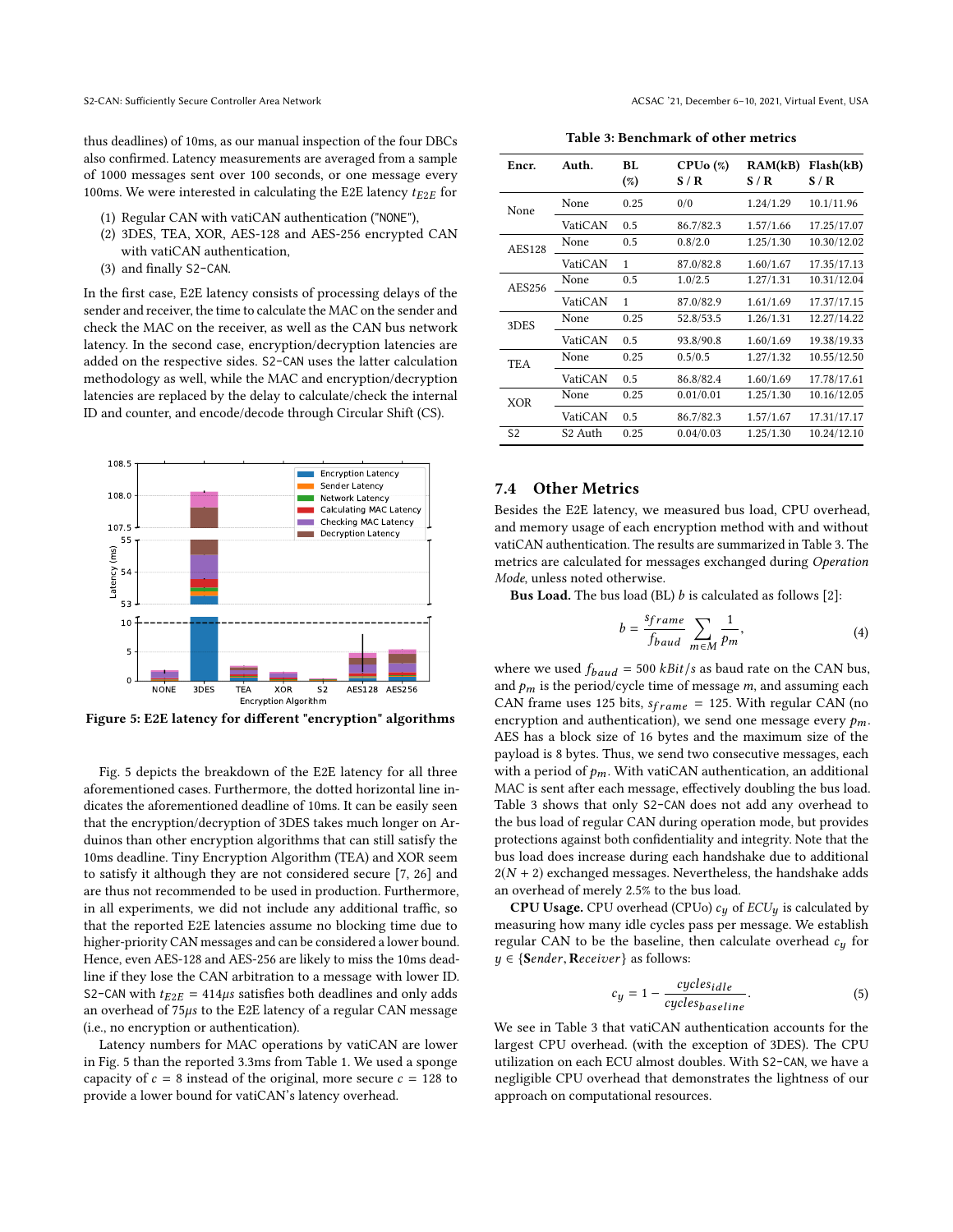Memory Consumption. Finally, Flash and RAM usage are reported when our code compiles to the Arduinos. No dynamic memory is used. All approaches except S2-CAN add up to 30% more RAM and 70–90% of Flash usage compared to the memory consumption for regular CAN. The memory consumption (both RAM and Flash) for S2-CAN is minimal.

# <span id="page-9-0"></span>8 SECURITY ANALYSIS

To measure the security level of S2-CAN, we need to determine the time an attacker requires to correctly spoof a specific CAN message. To be more concrete, we assume the adversary will try to accelerate the vehicle by CAN injection through the OBD-II port. Furthermore, we assume that the gateway blocks CAN messages with IDs under a certain threshold to secure the handshake (see Sec. [5.2\)](#page-4-0) and no intrusion detection system is installed in the target vehicle. Given the current state of commercial passenger vehicle security, this is a very likely scenario. In order to affect the acceleration behavior by CAN message injection, the adversary needs to know the message format (i.e., CAN ID, signal position, scale and offset) of the signal they want to spoof. For regular CAN, this is possible by existing automated CAN bus reverse-engineering tools such as LibreCAN [\[36\]](#page-12-7). In the following security analysis, we will deploy Phases 0 and 1 of LibreCAN with some modifications to adapt to S2-CAN and try to measure the time an attacker would need to determine the correct payload to inject into the CAN bus. The modified attack tool is called LibreCAN+, consisting of three stages that are discussed below.

## <span id="page-9-1"></span>8.1 Experimental Setup

All experiments were conducted using Python 3 on a computer running 64-bit Ubuntu 18.04.4 LTS with 128 GB of registered ECC DDR4 RAM and two Intel Xeon E5-2683 V4 CPUs (2.1 GHz with 16 cores/32 threads each). We evaluate the security of S2-CAN by using one-hour real-world traces collected from four recent (2016- 2019) vehicles: Veh. A is a luxury mid-size sedan, Veh. B a compact crossover SUV, Veh. C a full-size crossover SUV and Veh. D a fullsize pickup truck. Veh. A, C and D have at least two HS-CAN buses, both of which are routed out to the OBD-II connector, whereas Veh. B has at least one HS-CAN and one MS-CAN, with only the former being accessible via OBD-II. All raw CAN data was collected with the OpenXC VI [\[6\]](#page-12-23).

#### 8.2 Stage 0: Generating S2-CAN Traces

The recorded traces from our four evaluation vehicles are in regular CAN-syntax. To enable S2-CAN-compliant communication, we have to process the one-hour traces according to simulated handshake parameters and convert them into S2-CAN-syntax. First, we analyze the DBC file of the vehicle to determine the ECU nodes that are present in the network, free space of each CAN ID payload, and group CAN IDs based on the node that emits them since the handshake assigns the parameters on a per-node basis. Then, we randomly assign each node a unique internal ID  $\in$  [0,  $N_{ECU}$  – 1]. The counter of each node is also initialized to a random number in range  $[0, 2^{16} - 1]$ . Third, we assign incrementing counter values for each  $CAN$  message. After specifying values for the internal ID and each CAN message. After specifying values for the internal ID and counter of each CAN message, we XOR the two values to obtain

 $q_j$ , assign it to a free space in each CAN message (if possible) and<br>finally OR it with the original payload. In order to be compliant  $q_i$ , assign it to a free space in each CAN message (if possible) and with S2-CAN, the payload needs to have at least 2 bytes of free space, but these do not have to be contiguous. We removed CAN IDs from the trace that do not have the necessary free space. Finally, we perform the byte-wise circular shift (CS) on each remaining message according to the randomly generated encoding parameter f .

## 8.3 Stage 1: Cracking the Encoding

First, the adversary can assume that the targeted CAN signal is two bytes or less in size since this applies to most powertrain-related signals. In all four vehicles the target signal is 13 bits long. Next, the attacker can brute-force the CAN trace with each possible encoding for each of the 7 pairs of contiguous bytes in the CAN message. Our encoding scheme has 8 possibilities for each byte, so without accounting for duplicates, there are  $8 \cdot 8 \cdot 7 = 448$  combinations an attacker must try. However, because encodings for unconsidered bytes are set to zero, we can reduce this to 400 combinations by eliminating duplicates: One combination of all zeros,  $7 \cdot 8 = 56$ combinations where all but one byte are zero, and  $7 \cdot 7 \cdot 7 = 343$ combinations where all but two contiguous bytes are zero. For each potential encoding, the attacker decodes the trace and runs it through Phases 0 and 1 of the original LibreCAN, resulting in a list of three-tuples (candidate CAN ID, encoding, normalized crosscorrelation score). The pairs with the highest  $X$  correlation scores  $(X$  is a design parameter in Sec. [8.5\)](#page-10-0) can then be used in Stage 2. Note that we used multi-threading in this stage to calculate up to 50 combinations simultaneously.

## 8.4 Stage 2: Authenticating Correctly

For the adversary to successfully spoof a message, they must be able to increment the message counter to the correct value. This requires the knowledge of the position of the counter bits within the message, the value of the counter, and the internal ID. After determining the top  $X$  CAN IDs by correlation score from Stage 1, the adversary can extract a subtrace consisting of only the messages for that candidate CAN ID. With the subtrace in hand, the adversary calculates the frequency of bit flips for each bit in the subtrace's messages, and matches these flip frequencies to what frequency the bits of a counter should be. This is done using Algorithm [1.](#page-9-2) Note that only the lowest  $\lfloor \log_2(\text{trace length}) \rfloor$ ) bits of the counter can be determined, since these are the only bits that are guaranteed to flip at least once.

<span id="page-9-2"></span>

| <b>Algorithm 1</b> Determine Counter Position                                     |  |
|-----------------------------------------------------------------------------------|--|
| procedure MATCH-FREQUENCY( $flip$ freqs, trace len)                               |  |
| $counter\_length \leftarrow min(16, \lfloor \log_2 trace\_len \rfloor)$           |  |
| $counter\_positions \leftarrow []$                                                |  |
| for $i \leftarrow counter_length$ to 1 do                                         |  |
| $match \leftarrow \text{argmin}(\{ f - 2^{-(i-1)}  : f \in flip \text{ fregs}\})$ |  |
| APPEND(counter_positions, match)<br>return counter_positions                      |  |

After determining the position of the counter bits, the internal ID can be extracted. To do this, the adversary compares consecutive messages in the subtrace, and sees if one of the counter bits flips in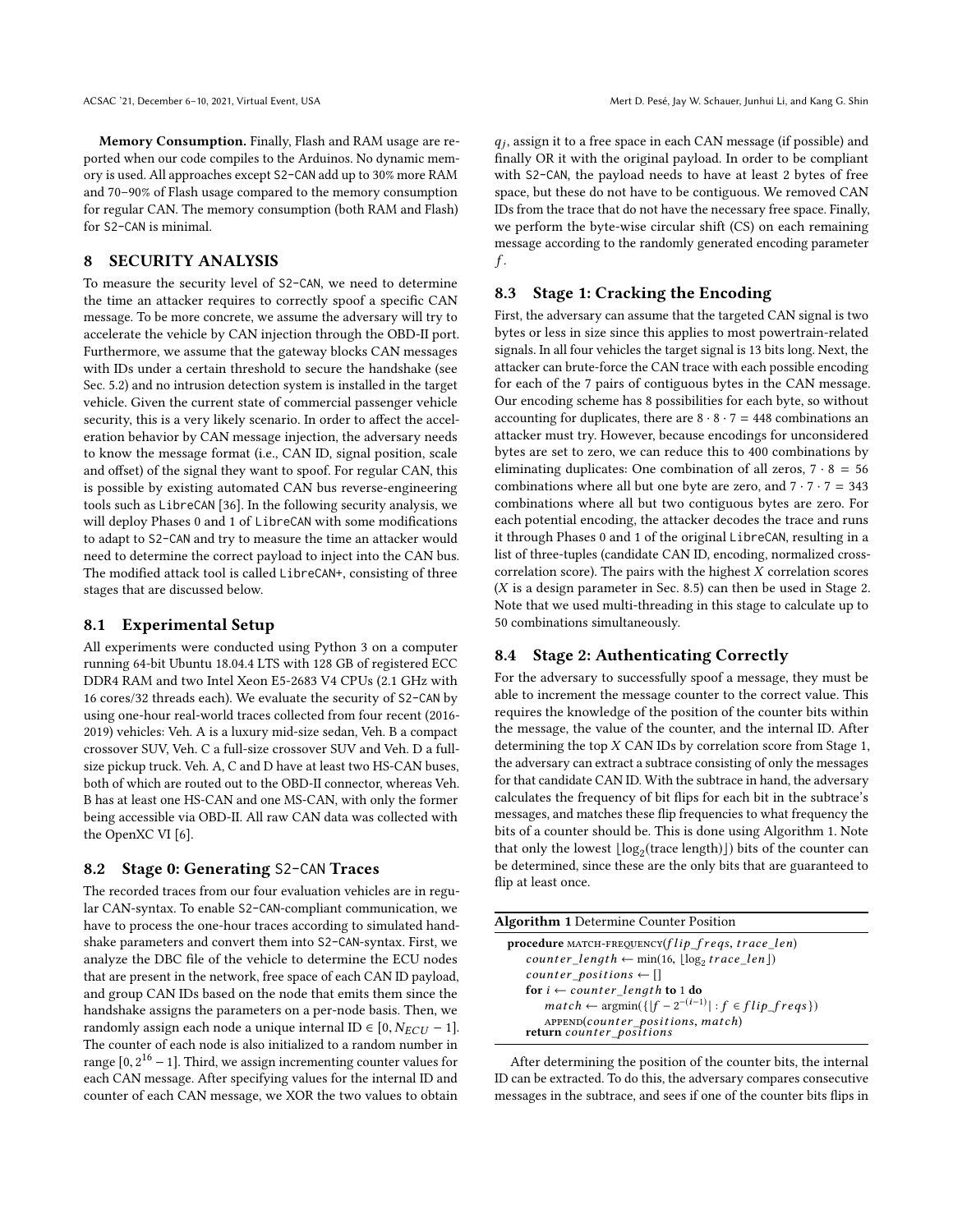the second message. If this occurs, the adversary knows the next lowest bit of the counter must have been a 1 in the first message. Then, to extract the internal ID, the adversary XORs the counter bit with 1. This is repeated until all bits of the internal ID are known. This procedure is summarized in Algorithm [2.](#page-10-1)

#### <span id="page-10-1"></span>Algorithm 2 Determine Internal ID

procedure CALCULATE-INT-ID(counter\_pos, subtrace)  $c$ *\_length*  $\leftarrow$  LENGTH(*counter\_pos*)  $id\_length$  ← min(8, c\_length – 1)  $int_id \leftarrow []$  $offset \leftarrow c\_length - id\_length$  $c_p$ os  $\leftarrow$  counter\_pos[off set : c\_length]  $prev\_m \leftarrow \text{GET}(subtrace, 0)$ for  $i \leftarrow 0$  to id length – 1 do for  $m \in subtract$  do if  $m[c\_pos[i]] \neq prev\_m[c\_pos[i]]$  then  $int\_id[i] \leftarrow prev\_m[c\_pos[i+1]] \oplus 1$ BREAK<br>**return** BITS-TO-INTEGER(*int\_id*)

Now, after obtaining the position of the counter and the internal ID, the attacker can spoof a message. First, they use the encoding determined in Stage 1 to decode the latest message from the desired CAN ID. Next, the attacker replaces the value of the signal they are spoofing with their own fabricated value in that message. Before re-encoding the message with  $f$ , the attacker extracts the counter value from the latest real-time message on the CAN bus, increments it by 1, and inserts it into their new message. This spoofed message will then be injected through the adversary's rogue node into the CAN bus and accepted by the respective receiver ECUs.

#### <span id="page-10-0"></span>8.5 Difficulty of Successful Cracking

The recorded traces of all evaluation vehicles were around 60 minutes long. We integrated the above procedure into LibreCAN creating a new version of LibreCAN, named LibreCAN+ — and evaluated its success on those four traces using the ground truth DBC files of each vehicle. The outcome is shown in the last column of Table [4.](#page-10-2) The cracking success is dependent on finding the correct CAN ID and encoding in Stage 1 (abbreviated at ST1 in the table) by picking the top candidate in the sorted correlation list, as well as determining the correct internal ID (ID) and counter (cnt). For Vehicles A, B and C, cracking S2-CAN with LibreCAN+ works. Vehicle D already failed in Stage 1 to determine the correct CAN ID for spoofing the desired signal.

Furthermore, we wanted to analyze how a shorter recording would affect this metric. We re-ran all three stages with 5%, 10%, 25%, 50% and 75% of full trace length. To avoid bias towards more city or highway driving, we calculated the precision for all nonoverlapping segments of this trace. As can be seen in Table [4,](#page-10-2) traces of 5% and 10% length fail in most cases. We color-coded the table to indicate the number of split traces cracked correctly. If all split traces can be cracked, we highlighted them in green color. Otherwise, if under 2/3 of split traces are unsuccessful, we highlighted these in red, with the remaining portion colored in orange.

Table [4](#page-10-2) only considers those candidates in Stage 1 with the highest correlation score  $(X = 1)$  that match the correct encoding and CAN ID as successful. In many cases, we observed that the

S2-CAN: Sufficiently Secure Controller Area Network ACSAC '21, December 6–10, 2021, Virtual Event, USA

<span id="page-10-2"></span>Table 4: Cracking Success based on Trace Length (in %)

| <b>Trace Length</b> |     | 5     | 10   | 25  | 50  | 75  | 100 |
|---------------------|-----|-------|------|-----|-----|-----|-----|
|                     | ST1 | 11/20 | 6/10 | 4/4 | 3/3 | 2/2 | 1/1 |
| Veh. A              | ID  | 10/20 | 6/10 | 4/4 | 3/3 | 2/2 | 1/1 |
|                     | cnt | 11/20 | 6/10 | 4/4 | 3/3 | 2/2 | 1/1 |
|                     | ST1 | 12/20 | 4/10 | 3/4 | 2/3 | 1/2 | 1/1 |
| Veh. B              | ID  | 11/20 | 3/10 | 3/4 | 1/3 | 1/2 | 1/1 |
|                     | cnt | 12/20 | 4/10 | 3/4 | 2/3 | 1/2 | 1/1 |
|                     | ST1 | 8/20  | 5/10 | 3/4 | 3/3 | 2/2 | 1/1 |
| Veh. C              | ID  | 8/20  | 5/10 | 3/4 | 3/3 | 2/2 | 1/1 |
|                     | cnt | 8/20  | 5/10 | 3/4 | 3/3 | 2/2 | 1/1 |
|                     | ST1 | 6/20  | 3/10 | 0/4 | 0/3 | 0/2 | 0/1 |
| Veh. D              | ID  | 6/20  | 3/10 | 0/4 | 0/3 | 0/2 | 0/1 |
|                     | cnt | 6/20  | 3/10 | 0/4 | 0/3 | 0/2 | 0/1 |

second-best candidate was ideal. As a result, we also wanted to see if considering the top  $X = \{2, 3, 5, 10\}$  candidates from Stage 1 would lead to success in cracking S2-CAN . If any of the candidates in the top  $X$  were correct, we would mark ST1 for the respective vehicle and split trace as correct. Similar tables for the aforementioned values of  $X$  are presented in Appendix [A.](#page-13-3) Based on these, we summarize the cracking performance for varying  $X$  in Table [5.](#page-10-3) The values are reported as average numbers over all four vehicles. Note that the color coding is different from Table [4.](#page-10-2) Green cells indicate that the adjacent  $X$  value to its right is identical and thus does not provide a performance improvement. We suggest using at least a trace of 25% length (15 minutes) and consider the Top 3 candidates for optimal brute-forcing success.

<span id="page-10-3"></span>Table 5: Brute-Forcing Success for Top  $X$  Candidates

| TL(%) |           | Top 1 | Top 2 | Top 3 | Top 5 | Top 10 |
|-------|-----------|-------|-------|-------|-------|--------|
|       | ST1       | 46%   | 58%   | 58%   | 61%   | 65%    |
| 5     | <b>ID</b> | 44%   | 54%   | 54%   | 58%   | 61%    |
|       | cnt       | 46%   | 58%   | 58%   | 61%   | 65%    |
|       | ST1       | 45%   | 68%   | 68%   | 73%   | 78%    |
| 10    | ID        | 43%   | 58%   | 58%   | 63%   | 68%    |
|       | cnt       | 45%   | 68%   | 68%   | 73%   | 78%    |
|       | ST1       | 63%   | 81%   | 88%   | 88%   | 88%    |
| 25    | <b>ID</b> | 63%   | 81%   | 88%   | 88%   | 88%    |
|       | cnt       | 63%   | 81%   | 88%   | 88%   | 88%    |
|       | ST1       | 67%   | 92%   | 92%   | 92%   | 92%    |
| 50    | ID        | 58%   | 83%   | 83%   | 83%   | 83%    |
|       | cnt       | 67%   | 92%   | 92%   | 92%   | 92%    |
|       | ST1       | 63%   | 88%   | 88%   | 88%   | 88%    |
| 75    | ID        | 63%   | 88%   | 88%   | 88%   | 88%    |
|       | cnt       | 63%   | 88%   | 88%   | 88%   | 88%    |
|       | ST1       | 75%   | 100%  | 100%  | 100%  | 100%   |
| 100   | ID        | 75%   | 100%  | 100%  | 100%  | 100%   |
|       | cnt       | 75%   | 100%  | 100%  | 100%  | 100%   |

## 8.6 Determining Session Cycle T

So far, we observed that brute-forcing S2-CAN successfully is possible. The total time  $t_a$  required by an attacker to crack S2-CAN is the sum of the passive recording time  $t_r$ , time  $t_{st1}$  to crack the encoding in Stage 1, time  $t_{st2}$  to determine the integrity parameters in Stage 2 and time  $t_i$  to inject a well-formed CAN message on the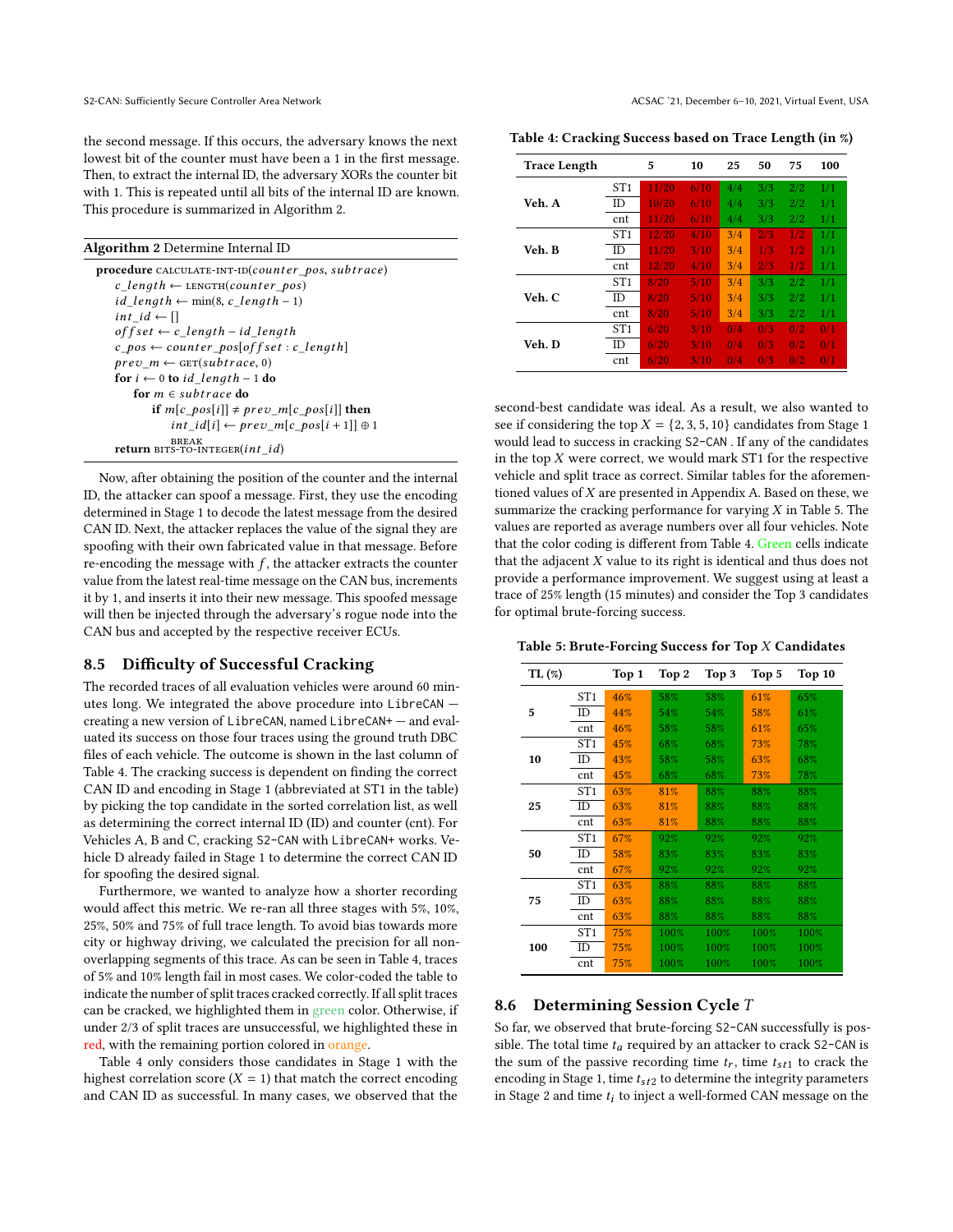CAN bus:

$$
t_a = t_r + t_{st1} + t_{st2} + t_i \approx t_r + t_{st1}.
$$
 (6)  
Our timing analysis shows that the time to determine the two

integrity parameters int\_ID and cnt on the full trace (60 minutes) takes less than one second. The time to inject the correct CAN message can also occur instantly with minimal network delay from the workstation to the adversary's CAN node (e.g., an Arduino). Hence,  $t_{st2}$  and  $t_i$  are negligible and the main contributing factors are  $t_r$  and  $t_{st1}$ .

<span id="page-11-1"></span>Table 6: Timing analysis for full traces (minutes:seconds)

|        | CAN (LibreCAN) | S2-CAN (LibreCAN+) |
|--------|----------------|--------------------|
| Veh. A | 0:27           | 10:33              |
| Veh. B | 0:36           | 18:32              |
| Veh. C | 0:26           | 10:42              |
| Veh. D | 0:26           | 10:52              |

As shown in Table [6,](#page-11-1) the total time stands at around  $t_a$  = 70 min for full traces (i.e.,  $t_r$  = 60 min). Since our threat model stipulates that the attacker can also physically tap into one specific CAN bus (and thus only has access to one bus), we run LibreCAN+ with messages from Bus 1 only. Unfortunately, due to architecture specifics of Vehicle B, all messages are logged on Bus 1, which makes the trace longer and thus affects cracking time. The attacker can only perform a CAN injection attack on a bus equipped with S2-CAN if the session cycle T is larger than  $t_a$  since with each new handshake, new parameters will be generated and the attacker has to re-do the entire attack. As a result, we can deem S2-CAN secure if the following condition is met:

$$
t_a \approx t_r + t_{st1} > T. \tag{7}
$$

 $t_a \approx t_r + t_{st1} > T.$ <br>In Sec. [8.5](#page-10-0) an attacker was shown to succeed cracking S2-CAN with less passive recording time  $t_r$ . Since less messages have to be processed,  $t_{st1}$  will also be proportionally smaller. With the minimum recording time  $t_{r,min}$  to have a successful outcome, we can now set the maximum session cycle  $T_{max}$ . We already determined that a trace length of  $t_r = 15$  minutes is sufficient to succeed. The Top  $X$  consideration does not affect the timing since Stage  $2$ 's contribution is negligible. If the attacker doesn't achieve the desired outcome (i.e., vehicle malfunction), they can repeat the process with the second and third candidates immediately. For Vehicles A, C and D,  $t_{st1}$  stands at less than 3 minutes and for Vehicle B at less than 5 minutes. Hence, the maximum session cycle  $T_{max}$  will stand at 18-20 minutes.

#### <span id="page-11-0"></span>9 DISCUSSION AND CONCLUSION

Based on the results from the previous section, we can guarantee that S2-CAN is secure if the cycle time  $T$  does not exceed 18-20 minutes. The experiments were conducted on a machine with relatively good specs (see Sec. [8.1\)](#page-9-1). Nevertheless, a determined attacker can use an even more powerful setup to brute-force S2-CAN faster. The feasibility of such an attack depends on the attacker's incentive, i.e., tradeoff between monetary cost and dedication towards the outcome.

To be flexible, an attacker could rent computational resources online. Both Amazon and Google provide cloud computing resources

called AWS EC2 [\[14\]](#page-12-43) and Google Cloud [\[5\]](#page-12-44). The main bottleneck of brute-forcing is the time required in Stage 1. Due to multi-threading the combinations, these can be linearly scaled with multiple instances. We obtained the cost of running a comparable instance to our experimental setup on AWS. Their pricing calculator [\[1\]](#page-12-45) suggested an on-demand hourly cost of US\$1.088 for an EC2 instance with 32 vCPUs and 64 GB RAM. In our experiments from Sec. [8,](#page-9-0) the peak RAM usage stood at 16 GB, but with the configured number of cores, EC2 did not provide any smaller instance. To brute-force S2-CAN with a passive recording time  $t_r = 15$  minutes in less than 20 seconds, 10 EC2 instances have to be rented. This sums up to a monthly cost of \$7,972.40 for the attacker. Given that the attacker only spends  $t_a \approx 15$  minutes per attempt (if  $T > t_a$ ), they could conduct 2880 attempts per month at an average cost of \$2.77 and still fail, if T is set smaller than the minimum recording time  $t_{r,min}$ . Although the actual cracking (i.e.,  $t_{st1}$ ) can be sped up,  $t_{r,min}$  acts as a lower bound to the total attack time  $t_a$  and thus the attacker will have no chance of cracking S2-CAN.

Finally, we would like to briefly compare S2-CAN's security with S-CAN approaches. For instance, vatiCAN [\[33\]](#page-12-11) discusses how long it would take to forge the SHA3-HMAC which depends on the length of the MAC tag. On average, it requires  $2^{\tilde{M}AC\_Length-1}$ combinations to brute-force the MAC which is depicted in the last column of Table [1.](#page-1-0) The authors mentioned that it would still take a day to brute-force all combinations on a powerful in-vehicle ECU, but due to their nonce update interval of 50ms (comparable to our session cycle  $T$ ), it would be impossible for the attacker to calculate a correct HMAC. Although the same calculation cannot be directly applied to S2-CAN due to lack of MAC and changing position for each CAN message, an online attacker (i.e., on an in-vehicle ECU) would require  $\binom{64}{16} \approx 2^{49}$  combinations to spoof the valid 2-byte integrity parameters which allows a fair comparison with the other numbers in Table [1.](#page-1-0) Given modern GPUs' capabilities [\[15\]](#page-12-46) (also considering advances since this paper's publication), an attacker with similar cost assumptions from above could brute-force S2-CAN in multiple hours due to its 49-bit entropy. Such an attacker would still fail if  $T_{max} \approx 15$  minutes.

In this paper, we have developed S2-CAN by making a trade-off between performance and security, and verified its performance on Arduinos mimicking real ECUs on a CAN bus. with regards to multiple metrics. It performs better for all metrics than each surveyed S-CAN approach, especially reducing E2E latency. Then, we have tried to brute-force S2-CAN by using a modified version of the existing CAN reverse-engineering tool LibreCAN. Although the total attack time can be minimized to roughly 15 minutes, by setting the session cycle properly, our approach is deemed secure. Due to both favorable performance and practically acceptable security guarantees, we envision S2-CAN to finally be a compelling and practical security solution for OEMs to be deployed in their vehicles in the near future.

# ACKNOWLEDGMENTS

The work reported in this paper was supported in part by an Intel Labs grant and Ford Motor Company.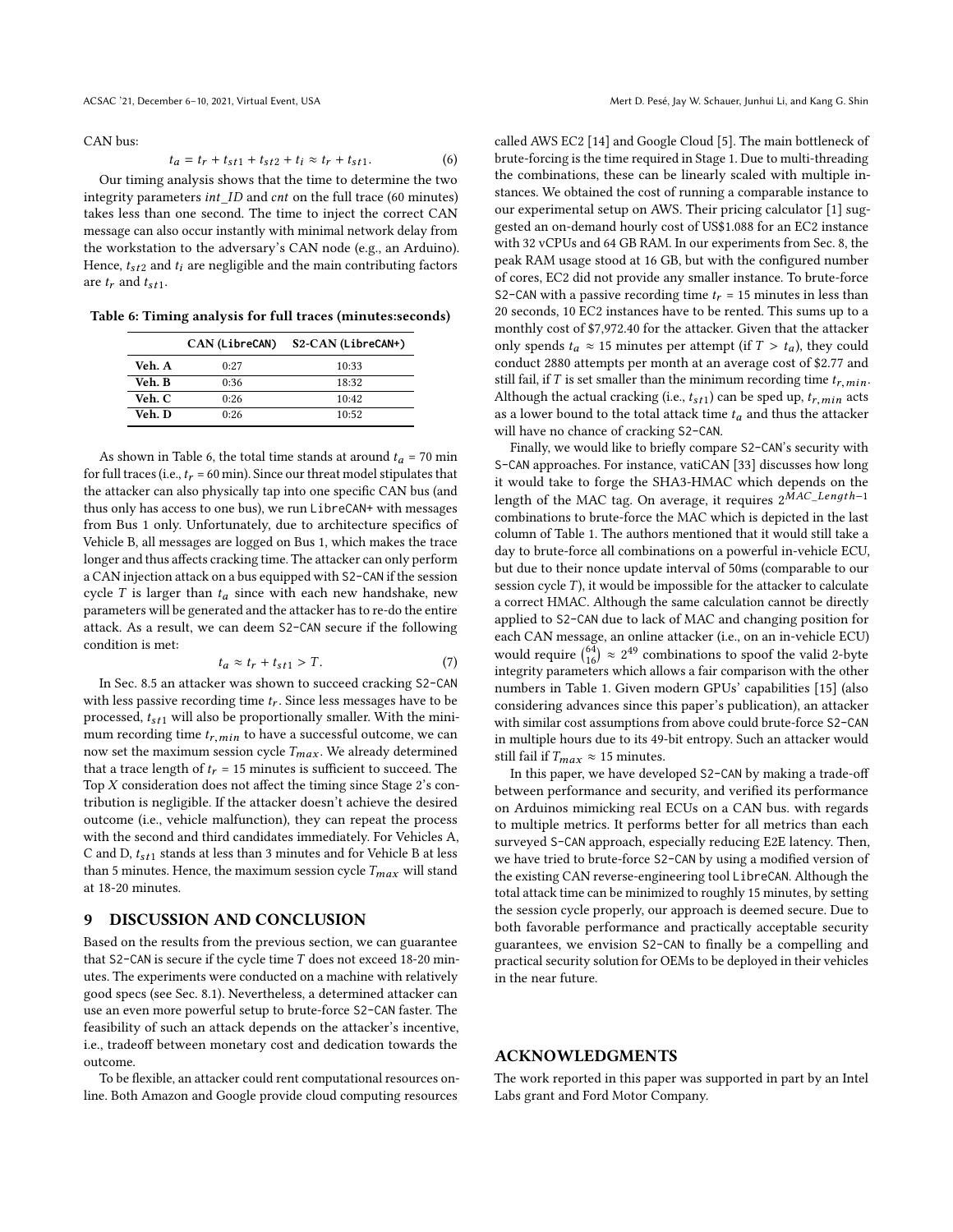S2-CAN: Sufficiently Secure Controller Area Network ACSAC '21, December 6–10, 2021, Virtual Event, USA

#### **REFERENCES**

- <span id="page-12-45"></span>[1] [n.d.]. AWS Pricing. [https://calculator.aws/.](https://calculator.aws/)
- <span id="page-12-42"></span>[n.d.]. CAN Bus Load Calculation. [https://kb.vector.com/entry/1519/.](https://kb.vector.com/entry/1519/)
- <span id="page-12-19"></span>[3] [n.d.]. CAN bus Load Calculator. [http://www.canbusacademy.com/resources/can](http://www.canbusacademy.com/resources/can-bus-load-calculator/)[bus-load-calculator/.](http://www.canbusacademy.com/resources/can-bus-load-calculator/)
- <span id="page-12-15"></span>[4] [n.d.]. Electronic engine control unit for commercial vehicles. [https:](https://www.bosch-mobility-solutions.com/en/products-and-services/commercial-vehicles/powertrain-systems/natural-gas/electronic-engine-control-unit/) [//www.bosch-mobility-solutions.com/en/products-and-services/commercial](https://www.bosch-mobility-solutions.com/en/products-and-services/commercial-vehicles/powertrain-systems/natural-gas/electronic-engine-control-unit/)[vehicles/powertrain-systems/natural-gas/electronic-engine-control-unit/.](https://www.bosch-mobility-solutions.com/en/products-and-services/commercial-vehicles/powertrain-systems/natural-gas/electronic-engine-control-unit/)
- <span id="page-12-44"></span>[n.d.]. Google Cloud. [https://cloud.google.com/.](https://cloud.google.com/)
- <span id="page-12-23"></span>[6] [n.d.]. The OpenXC Platform. [http://openxcplatform.com/.](http://openxcplatform.com/)
- <span id="page-12-40"></span>[7] 2020. One-time pad. [https://en.wikipedia.org/wiki/One-time\\_pad](https://en.wikipedia.org/wiki/One-time_pad)
- <span id="page-12-26"></span>[8] Emad Aliwa, Omer Rana, Charith Perera, and Peter Burnap. 2020. Cyberattacks and Countermeasures For In-Vehicle Networks. arXiv preprint arXiv:2004.10781 (2020).
- <span id="page-12-29"></span>[9] Mehmet Bozdal, Mohammad Samie, Sohaib Aslam, and Ian Jennions. 2020. Evaluation of CAN Bus Security Challenges. Sensors 20, 8 (2020), 2364.
- <span id="page-12-36"></span>[10] Ken Budd. 2018. How Long Do Cars Last? A Guide to Your Car's Longevity. [https:](https://www.aarp.org/auto/trends-lifestyle/info-2018/how-long-do-cars-last.html) [//www.aarp.org/auto/trends-lifestyle/info-2018/how-long-do-cars-last.html](https://www.aarp.org/auto/trends-lifestyle/info-2018/how-long-do-cars-last.html)
- <span id="page-12-0"></span>[11] Stephen Checkoway, Damon McCoy, Brian Kantor, Danny Anderson, Hovav Shacham, Stefan Savage, Karl Koscher, Alexei Czeskis, Franziska Roesner, Tadayoshi Kohno, et al. 2011. Comprehensive experimental analyses of automotive attack surfaces.. In USENIX Security Symposium, Vol. 4. San Francisco, 447–462.
- <span id="page-12-28"></span>[12] Kyong-Tak Cho and Kang G Shin. 2016. Fingerprinting electronic control units for vehicle intrusion detection. In 25th {USENIX} Security Symposium ({USENIX} Security 16). 911–927.
- <span id="page-12-20"></span>[13] CSS Electronics. [n.d.]. CAN Bus Explained - A Simple Intro (2019). [https:](https://www.csselectronics.com/screen/page/simple-intro-to-can-bus/language/en) [//www.csselectronics.com/screen/page/simple-intro-to-can-bus/language/en.](https://www.csselectronics.com/screen/page/simple-intro-to-can-bus/language/en)
- <span id="page-12-43"></span>[14] Donald J. Daly. 1987. Economics 2: EC2. [https://aws.amazon.com/ec2/.](https://aws.amazon.com/ec2/) [15] Tomoiagă Radu Daniel and Stratulat Mircea. 2011. AES algorithm adapted on
- <span id="page-12-46"></span>GPU using CUDA for small data and large data volume encryption. International journal of applied mathematics and informatics 5, 2 (2011), 71–81.
- <span id="page-12-17"></span>[16] Robert I Davis, Alan Burns, Reinder J Bril, and Johan J Lukkien, 2007. Controller Area Network (CAN) schedulability analysis: Refuted, revisited and revised. Real-Time Systems 35, 3 (2007), 239–272.
- <span id="page-12-30"></span>[17] Tri P Doan and Subramaniam Ganesan. 2017. CAN Crypto FPGA Chip to Secure Data Transmitted Through CAN FD Bus Using AES-128 and SHA-1 Algorithms with A Symmetric Key. Technical Report. SAE Technical Paper.
- <span id="page-12-21"></span>[18] CSS Electronics. [n.d.]. CAN DBC File - Convert Data in Real Time (Wireshark, J1939). [https://www.csselectronics.com/screen/page/dbc-database-can-bus](https://www.csselectronics.com/screen/page/dbc-database-can-bus-conversion-wireshark-j1939-example/language/en)[conversion-wireshark-j1939-example/language/en.](https://www.csselectronics.com/screen/page/dbc-database-can-bus-conversion-wireshark-j1939-example/language/en)
- <span id="page-12-24"></span>[19] Elm Electronics, Inc. [n.d.]. OBD. [https://www.elmelectronics.com/products/ics/](https://www.elmelectronics.com/products/ics/obd/) [obd/.](https://www.elmelectronics.com/products/ics/obd/)
- <span id="page-12-32"></span>[20] Wael A Farag. 2017. CANTrack: Enhancing automotive CAN bus security using intuitive encryption algorithms. In 2017 7th International Conference on Modeling, Simulation, and Applied Optimization (ICMSAO). IEEE, 1–5.
- <span id="page-12-10"></span>[21] Kyusuk Han, André Weimerskirch, and Kang G Shin. 2015. A practical solution to achieve real-time performance in the automotive network by randomizing frame identifier. Proc. Eur. Embedded Secur. Cars (ESCAR) (2015), 13–29.
- <span id="page-12-35"></span>[22] Adam Hanacek and Martin Sysel. 2016. Design and Implementation of an Integrated System with Secure Encrypted Data Transmission. In Computer Science On-line Conference. Springer, 217–224.
- <span id="page-12-33"></span>[23] Assaf Harel and Amir Hezberg. 2019. Optimizing CAN Bus Security with In-Place Cryptography. Technical Report. SAE Technical Paper.
- <span id="page-12-6"></span>[24] Olaf Henniger, Ludovic Apvrille, Andreas Fuchs, Yves Roudier, Alastair Ruddle, and Benjamin Weyl. 2009. Security requirements for automotive on-board networks. In 2009 9th International Conference on Intelligent Transport Systems Telecommunications,(ITST). IEEE, 641–646.
- <span id="page-12-34"></span>[25] M Jukl and J Čupera. 2016. Using of tiny encryption algorithm in CAN-Bus communication. Research in Agricultural Engineering 62, 2 (2016), 50–55.
- <span id="page-12-41"></span>[26] John Kelsey, Bruce Schneier, and David Wagner. 1997. Related-key cryptanalysis of 3-way, biham-des, cast, des-x, newdes, rc2, and tea. In International Conference on Information and Communications Security. Springer, 233–246.
- <span id="page-12-1"></span>[27] Karl Koscher, Alexei Czeskis, Franziska Roesner, Shwetak Patel, Tadayoshi Kohno, Stephen Checkoway, Damon McCoy, Brian Kantor, Danny Anderson, Hovav Shacham, et al. 2010. Experimental security analysis of a modern automobile. In 2010 IEEE Symposium on Security and Privacy. IEEE, 447–462.
- <span id="page-12-9"></span>[28] Ryo Kurachi, Yutaka Matsubara, Hiroaki Takada, Naoki Adachi, Yukihiro Miyashita, and Satoshi Horihata. 2014. CaCAN-centralized authentication system in CAN (controller area network). In 14th Int. Conf. on Embedded Security in Cars (ESCAR 2014).
- <span id="page-12-3"></span>[29] Charlie Miller and Chris Valasek. 2013. Adventures in automotive networks and control units. Def Con 21 (2013), 260–264.
- <span id="page-12-4"></span>[30] Charlie Miller and Chris Valasek. 2014. A survey of remote automotive attack surfaces. black hat USA 2014 (2014), 94.
- <span id="page-12-2"></span>[31] Charlie Miller and Chris Valasek. 2015. Car hacking: for poories. Technical Report. Tech. rep., IOActive Report.
- <span id="page-12-5"></span>[32] Charlie Miller and Chris Valasek. 2015. Remote exploitation of an unaltered passenger vehicle. Black Hat USA 2015 (2015), 91.
- <span id="page-12-11"></span>[33] Stefan Nürnberger and Christian Rossow. 2016. –vatican–vetted, authenticated can bus. In International Conference on Cryptographic Hardware and Embedded Systems. Springer, 106–124.
- <span id="page-12-12"></span>[34] A. Perrig, R. Canetti, J. Tygar, and D. Song. 2000. Approaches for secure and efficient in-vehicle key management. In Proceedings of the IEEE Symposium on Security and Privacy (SP 2000). 56Ű73.
- <span id="page-12-25"></span>[35] Mert D Pesé, Karsten Schmidt, and Harald Zweck. 2017. Hardware/software co-design of an automotive embedded firewall. Technical Report. SAE Technical Paper.
- <span id="page-12-7"></span>[36] Mert D Pesé, Troy Stacer, C Andrés Campos, Eric Newberry, Dongyao Chen, and Kang G Shin. 2019. LibreCAN: Automated CAN Message Translator. In Proceedings of the 2019 ACM SIGSAC Conference on Computer and Communications Security. 2283–2300.
- <span id="page-12-13"></span>[37] A.-I. Radu and F.D. Garcia. 2016. LeiA: a lightweight authentication protocol for CAN. Askoxylakis, I., Ioannidis, S., Katsikas, S., Meadows, C. (eds.) ESORICS 2016 878 (2016).
- <span id="page-12-31"></span>[38] Ali Shuja Siddiqui, Yutian Gui, Jim Plusquellic, and Fareena Saqib. 2017. Secure communication over CANBus. In 2017 IEEE 60th International Midwest Symposium on Circuits and Systems (MWSCAS). IEEE, 1264–1267.
- <span id="page-12-38"></span>[39] Takeshi Sugashima, Dennis Kengo Oka, and Camille Vuillaume. 2016. Approaches for secure and efficient in-vehicle key management. SAE International Journal of Passenger Cars-Electronic and Electrical Systems 9, 2016-01-0070 (2016), 100–106.
- <span id="page-12-16"></span>[40] A. S. Thangarajan, M. Ammar, B. Crispo, and D. Hughes. 2019. Towards Bridging the Gap between Modern and Legacy Automotive ECUs: A Software-Based Security Framework for Legacy ECUs. In 2019 IEEE 2nd Connected and Automated Vehicles Symposium (CAVS). 1–5.<https://doi.org/10.1109/CAVS.2019.8887788>
- <span id="page-12-14"></span>[41] A. Van Herrewege, D. Singelee, and I. Verbauwhede. 2011. CANAuth – a simple, back-ward compatible broadcast authentication protocol for CAN bus. ECRYPT-Workshop on Lightweight Cryptography (2011).
- <span id="page-12-18"></span>[42] Qiyan Wang and Sanjay Sawhney. 2014. VeCure: A practical security framework to protect the CAN bus of vehicles. In 2014 International Conference on the Internet of Things (IOT). IEEE, 13–18.
- <span id="page-12-27"></span>[43] Haohuang Wen, Qi Alfred Chen, and Zhiqiang Lin. 2020. Plug-N-pwned: Comprehensive vulnerability analysis of OBD-II dongles as a new over-the-air attack surface in automotive IoT. In 29th {USENIX} Security Symposium ({USENIX} Security 20). 949-965.
- <span id="page-12-37"></span>[44] Zhihong Wu, Jianning Zhao, Yuan Zhu, Ke Lu, and Fenglue Shi. 2019. Research on In-Vehicle Key Management System under Upcoming Vehicle Network Architecture. Electronics 8, 9 (2019), 1026.
- <span id="page-12-8"></span>[45] Michael Ziehensack. 2015. Safe and Secure Communication with Automotive Ethernet.
- <span id="page-12-39"></span>[46] Qingwu Zou, Wai Keung Chan, Kok Cheng Gui, Qi Chen, Klaus Scheibert, Laurent Heidt, and Eric Seow. 2017. The Study of Secure CAN Communication for Automotive Applications, In SAE Technical Paper. [https://doi.org/10.4271/2017-](https://doi.org/10.4271/2017-01-1658) [01-1658](https://doi.org/10.4271/2017-01-1658)
- <span id="page-12-22"></span>[47] Baozhu Zuo. [n.d.]. CAN-BUS Shield V2.0. [https://wiki.seeedstudio.com/CAN-](https://wiki.seeedstudio.com/CAN-BUS_Shield_V2.0/)[BUS\\_Shield\\_V2.0/.](https://wiki.seeedstudio.com/CAN-BUS_Shield_V2.0/)